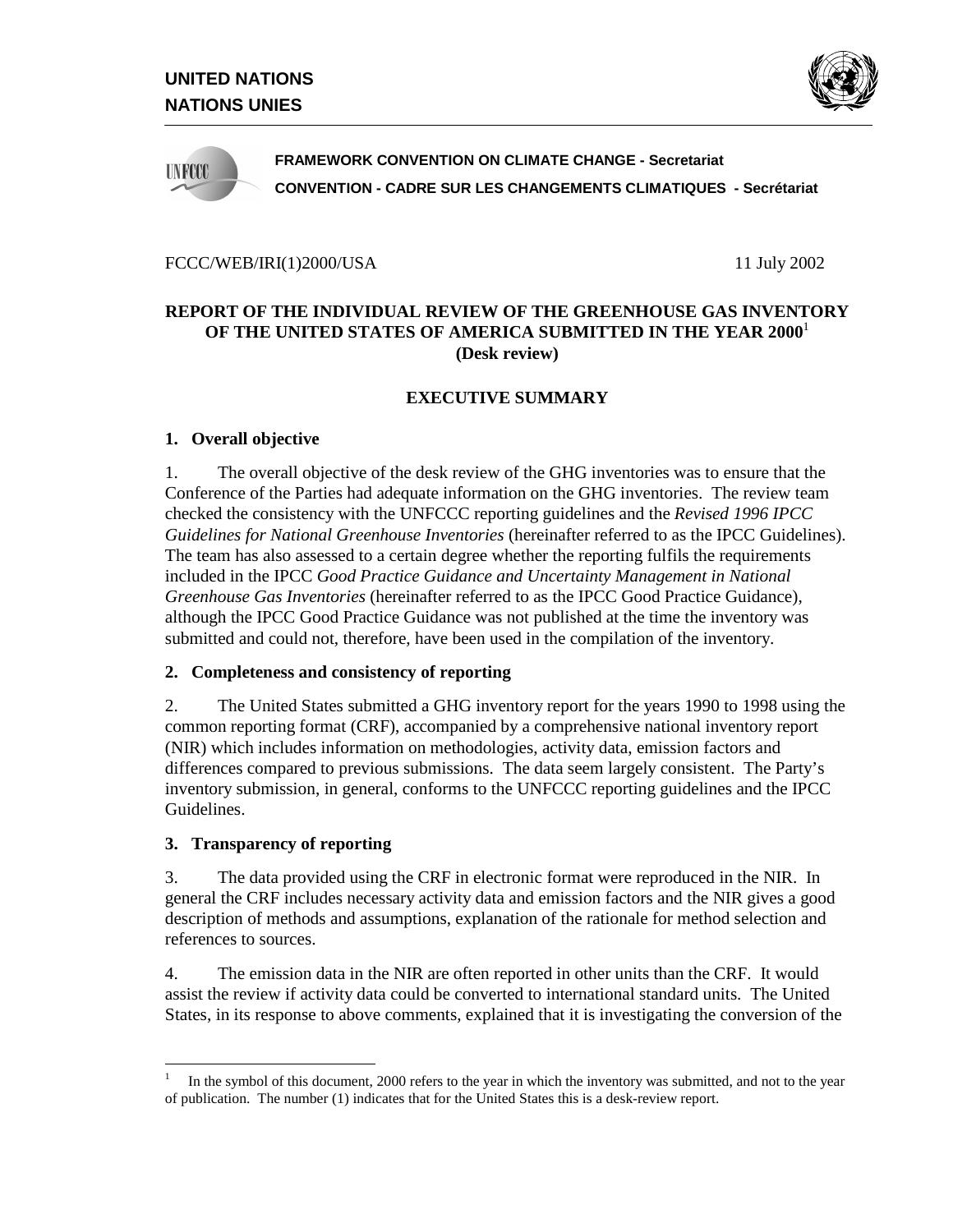entire inventory, including activity data, into SI units and that an annex is provided with unit conversion factors.

## **4. Uncertainties, verification and QA/QC procedures**

5. Information on quality control/quality assurance (QA/QC) procedures implemented is not provided. The United States, in its response to above comments, explained that the inventory already undergoes several stages of quality control checks. It was also explained that it is currently developing a detailed QA/QC plan that will formalize the existing informal QA/QC system. However, the NIR provides a detailed qualitative discussion of uncertainties in relation to the methods used. For some source categories (but not for all), especially for those with higher uncertainties, quantitative estimates are also provided in the NIR.

6. Table 7 (Overview) of the CRF that requires reporting of the quality of estimates was not filled in.

7. No specific information was provided as to what and how self-verification procedures were undertaken. However, reports and documents (e.g. from the Emission Inventory Improvement Program (EIIP) 1997) have been produced in the United States which explain quality assurance and quality control of inventories in general. It would be useful to know whether the procedures outlined in these reports have been applied to the 1998 GHG submissions. The United States, in its response to above comments, explained that the inventory undergoes separate expert and public reviews.

# **5. Recalculations**

8. Recalculation tables were not provided in the CRF (reported as NA) but information as to revisions in methodologies and updates of data was provided in the NIR including the magnitude of the changes with regard to emissions.

## **6. Summary of findings for each sector**

# *Energy sector*

9. In the energy sector, the United States has covered key source energy categories, viz. CO2 emissions from the energy industry, manufacturing industries and construction and transport. Petroleum refining, manufacture of solid fuels, and other energy industries are covered under the 'other manufacturing industries and construction' sub-category.

10. An NIR was submitted providing information on methodologies, activity data, emission factors, differences compared to previous submissions and explanations of trend developments. The NIR provides extensive discussion of uncertainty for every source category, but not necessarily estimates for all categories.

11. There is considerable divergence between the CRF and the NIR with regard to the reference and the sectoral approach for energy use and  $CO<sub>2</sub>$  emissions. The documentation box explained that the reference approach CRF table 1.A(b) could not be completed because the fuel types provided in the CRF tables differ from the fuel types as defined in the United States. In addition to the CRF tables, a reference approach calculation was provided in a separate Excel spreadsheet for the years 1994-1998. The reporting of fuel combustion from United States territories also differs between the NIR and the CRF. In its response, the United States explained that it reports fossil fuel combustion emissions from its territories and from military fuel use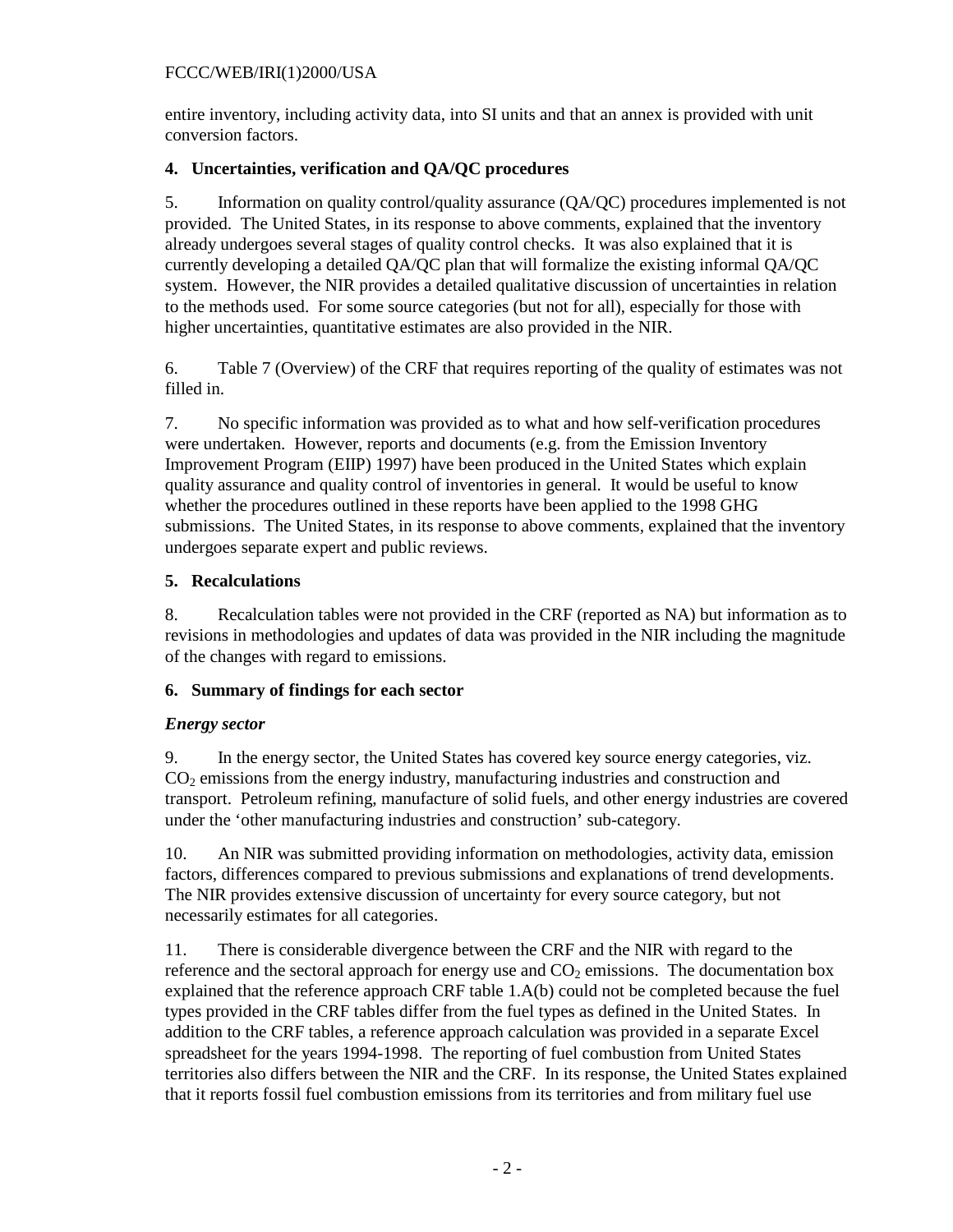under 1.A.5 Other. It would be helpful to report two separate estimates in the CRF for the territories and for military fuel use, in order to improve transparency and to make comparison with the NIR report easier.

12. The implied  $CO<sub>2</sub>$  emission factors for commercial and institutional as well as residential use of solid and gas fuels are low compared with other Parties and with the IPCC default values. The same applies for gaseous fuels in public electricity and heat production, road transportation, civil and international aviation, liquid fuels from manufacturing industries and other sectors. In its response to the draft review report, the United States explained that in the case of  $CO<sub>2</sub>$  implied emission factor (IEF) for liquid fuels from manufacturing industries, the information is biased due to subtraction of carbon stored in products from the use of fossil fuel feedstocks. The United States also explained that its fuel carbon content data were the product of significant analysis and are believed to accurately represent the fuel characteristics. The United States will also be publishing a detailed analysis of carbon content values in the coming year.

13. The NIR provides explanations and detailed data tables as to how feedstocks and carbon stored in products were treated in the inventory.

14. With regard to bunker fuels, estimates for all gases were provided in the CRF and the NIR and data are consistent. Detailed explanations as to how the split between international and domestic emissions was derived are contained in the CRF (documentation box) and in the NIR.

### *Industrial processes*

15. According to the key level assessment carried out by the secretariat, industrial processes sector key source categories are identified as  $CO<sub>2</sub>$  from iron and steel production and consumption of halocarbons and  $SF<sub>6</sub>$ .

16. In the United States national inventory report, including the CRF,  $CO<sub>2</sub>$  emissions from iron and steel, ammonia, ferroalloy and aluminium production are accounted for in the energy chapter under Non-Energy Uses of Fuel. The  $CO<sub>2</sub>$  emissions from these sources are also reported by sector under industrial processes. To avoid double counting, however, the emissions are not accounted for under industrial processes. In these sectors where fossil fuels are used both as feed stocks and for energy purposes, the IPCC Guidelines consider the emissions from these sectors as industrial processes where the primary purpose is feed stocks. The IPCC Guidelines could, however, be understood in such a way that when Parties have difficulties in distinguishing energy-based emissions from industry-based emissions, these emissions can be accounted for under the energy sector. Emissions from these sources in the United States are primarily industry-based and should therefore be accounted for under industrial processes. According to data reported under the CRF and the NIR, it would be possible to separate these emissions into different sub-sectors. The United States, in its response to above comments, explained that now it is in the process of reporting all emissions of fossil fuel feedstocks in the Industrial Processes chapter.

17. For many of the sectors under industrial processes, such as  $CO<sub>2</sub>$  from iron and steel production, ammonia manufacturing, ferroalloy and aluminium production,  $N_2O$  from nitric acid production and  $SF<sub>6</sub>$  from magnesium production, the United States has followed a tier 1 approach. This implies that emissions from these sources have been estimated by multiplying the production data by a default emission factor. Such an approach would normally increase the uncertainty since emission factors differ from plant to plant, and hence the tier 1 approach should be used only for non-key sources. For example, iron and steel production contribute 1 per cent to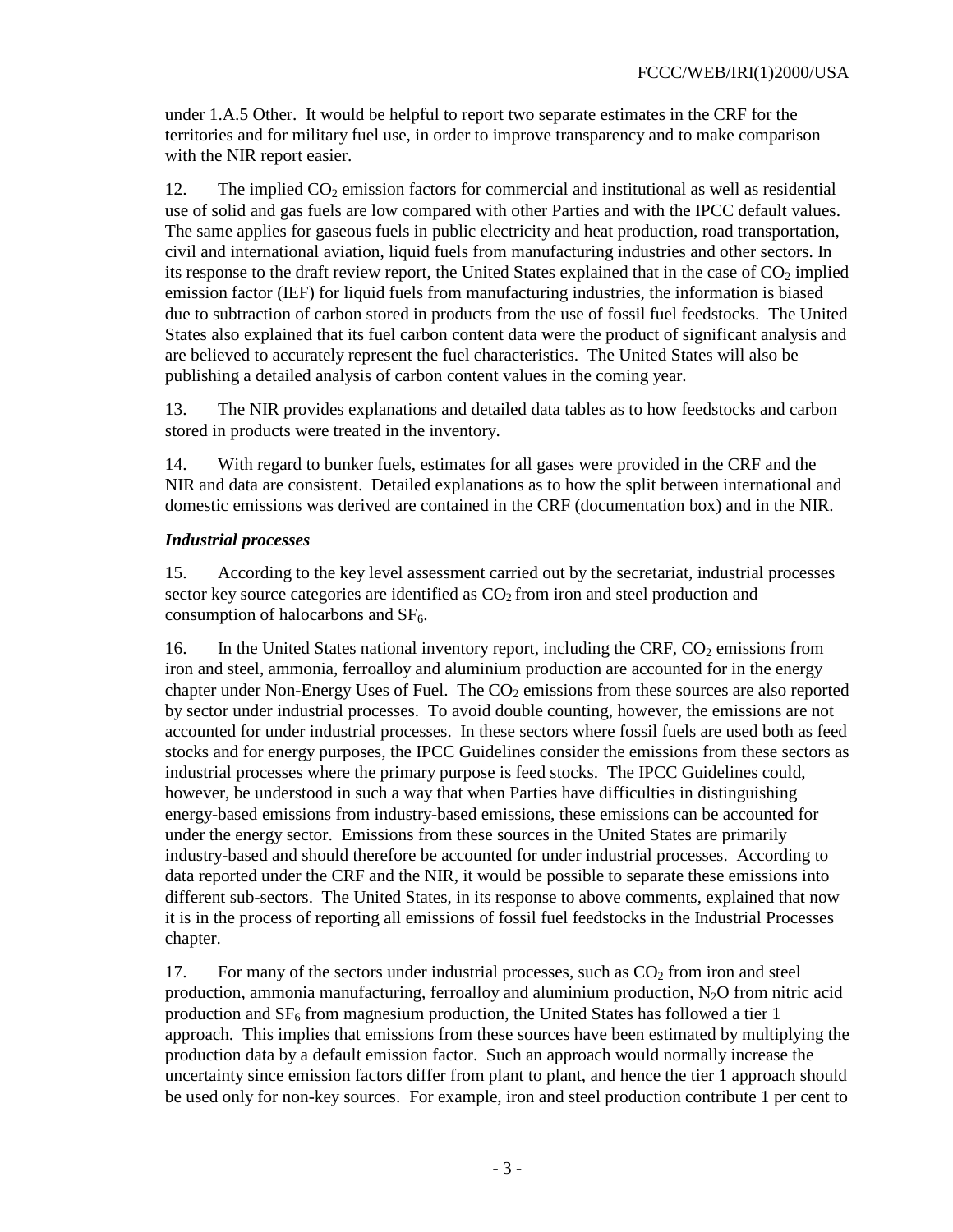the United States' total GHG emissions, and this source has also been identified by the secretariat as a key source in the United States inventory. The review team believes that more accurate data could be reported in the future for this source category as well as other mentioned above, if the United States convert to a tier 2 approach using either national consumption data on feedstock or plant-specific emission data. In its response, the United States explained that Tier 2 methodologies is now used for all of the source categories mentioned in this paragraph, with the exception of Nitric Acid Production (which uses a country-specific emission factor that is also an IPCC default value).

# *Agriculture*

18. According to the key level assessment carried out by the secretariat, the key sources in agriculture sector are  $CH_4$  emissions from enteric fermentation,  $CH_4$  emissions from manure management, and  $N_2O$  direct emissions from agricultural soils. Emissions of CH<sub>4</sub> from Rice Cultivation and  $N_2O/CH_4$  from Agricultural Residue Burning were also reported, however, they are not key source categories.

19. Implied  $CH_4$  emission factors for dairy cattle seemed to be very high. The Party has provided a revised IEF which is closer to other Parties and IPCC default values.

20. The CH4 IEF for manure management for dairy cattle and swine is also high compared with other Parties and IPCC default values. The United States responded that the methodology had been improved and the IEF is now closer to other Parties and IPCC default values.

21. The IPCC default emission factor was used to estimate annual  $N_2O$  emissions from agricultural soils. Emission factors used were mid-point estimates based on measurements described in scientific literature, and as such are representative of current scientific understanding.

22. The implied  $N_2O$  emission factor for anaerobic lagoons seems higher by a factor of 100 compared to other Parties and IPCC default values. The United States has improved the method and the new value is now more similar to those of other Parties.

## *Land-use change and forestry*

23. The estimates of GHG emissions and removals are calculated for the period 1990 to 1998. The United States reports on changes in land-use and other woody biomass stocks (category 5A),  $CO<sub>2</sub>$  emissions and removals from soils (category 5D), and other GHG sources and sink categories (category 5E). For category 5D, only removals for forest soils are reported. Forest and grassland conversion (category 5B) and abandonment of managed lands (category 5C) are not reported in the NIR and CRF, because the data on these categories are not available or their contribution to total net carbon fluxes is minor (in the case of boreal forests).

24. CO<sub>2</sub> emissions from wood harvesting are included in general estimates of  $CO<sub>2</sub>$  removal for this category source. It is not clear, however, whether burning of harvesting residues is applied in national forestry practices, and what part of harvested wood is accounted for as  $CO<sub>2</sub>$ emissions and what is sequestered in harvested wood products.

25. The United States used country-specific conversion factors to estimate the amount of carbon in aboveground and belowground biomass. The NIR includes appropriate references to studies. However, it is not clear from the NIR what emission and conversion factors were used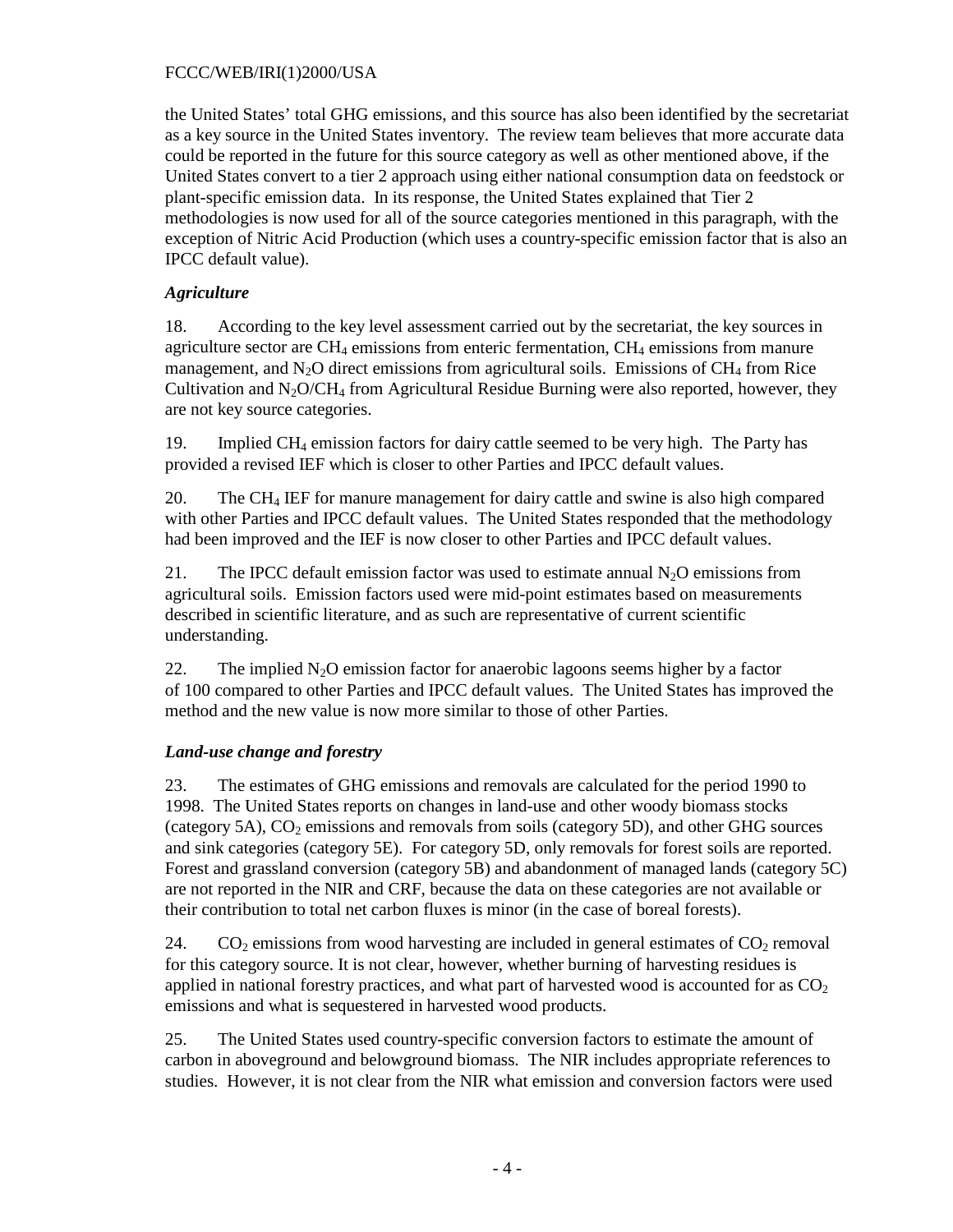to account for  $CO<sub>2</sub>$  sequestration in forest floor, understorey vegetation, and harvested wood products.

26. The NIR does not provide a clear description of the methodology for estimating  $CO<sub>2</sub>$  sequestration in forest soils. The methodology for accounting for  $CO<sub>2</sub>$  removals in organic and mineral soils follows the 1996 Revised IPCC Guidelines with a modification to better address country national conditions and apply available data sources. It is described in the NIR.

27. The United States used a country-specific method to account for  $CO_2$  removals in yard trimmings. The NIR provides a detailed description of this. However, it is not clear from the NIR what method was used to account for  $CO<sub>2</sub>$  removals from wood products in landfills.

28. In its response to the comments in paragraphs above, the United States explained that it is developing more transparent documentation on the methodologies for estimating  $CO<sub>2</sub>$  fluxes from forest soils and wood products in landfills

# *Waste*

29. According to the key level assessment carried out by the secretariat,  $CH_4$  emissions from solid waste disposal (SWDS) is a key source, while  $CH_4$  and  $N_2O$  emissions from wastewater and  $CO<sub>2</sub>$  and  $N<sub>2</sub>O$  emissions from waste incineration are non-key sources.

30. The emissions of CH4 per capita from SWDS are fairly high compared to those reported by other Parties (the second highest per capita emissions of all reporting Annex I parties). This can probably be attributed to a high waste generation rate and to the fact that a relatively large fraction of the generated waste is disposed of at solid waste disposal sites.

31. The emissions from SWDS on land are calculated by means of a country-specific model, which corresponds directly to neither the default method nor the first order decay method given in the IPCC Guidelines. The guidelines do, however, encourage Parties to use more sophisticated methods which incorporate country-specific data, if available. The method used by the United States clearly fulfils this criterion. The documentation of the model and parameters used should, however, have been done in more detail. According to the response to this comment, the United States will provide more transparent descriptions of the landfill model in future inventory submissions.

32. The emissions from wastewater treatment and human sewage are estimated using IPCC default methods (slightly modified) and the emissions from waste incineration by a countryspecific method compatible with the IPCC Guidelines.

33. Estimates for industrial CH4 emissions from wastewater treatment were not provided due to insufficient data available. However, the United States has now developed an estimate for  $CH<sub>4</sub>$ emissions from industrial wastewater consistent with IPCC Good Practice Guidance, and this estimate has been reported in subsequent inventory submissions. N<sub>2</sub>O emissions from wastewater treatment were also not provided, for the same reason, but it should be noted that the IPCC Guidelines do not provide a method for this. The failure to provide estimates for the sources and the reasons for this are described in both the NIR and the CRF tables (table 9 on completeness). The United States explained in its response, that the human sewage component of  $N_2O$  emissions from wastewater treatment was reported and is believed to be one of the most significant sources of  $N_2O$  from wastewater.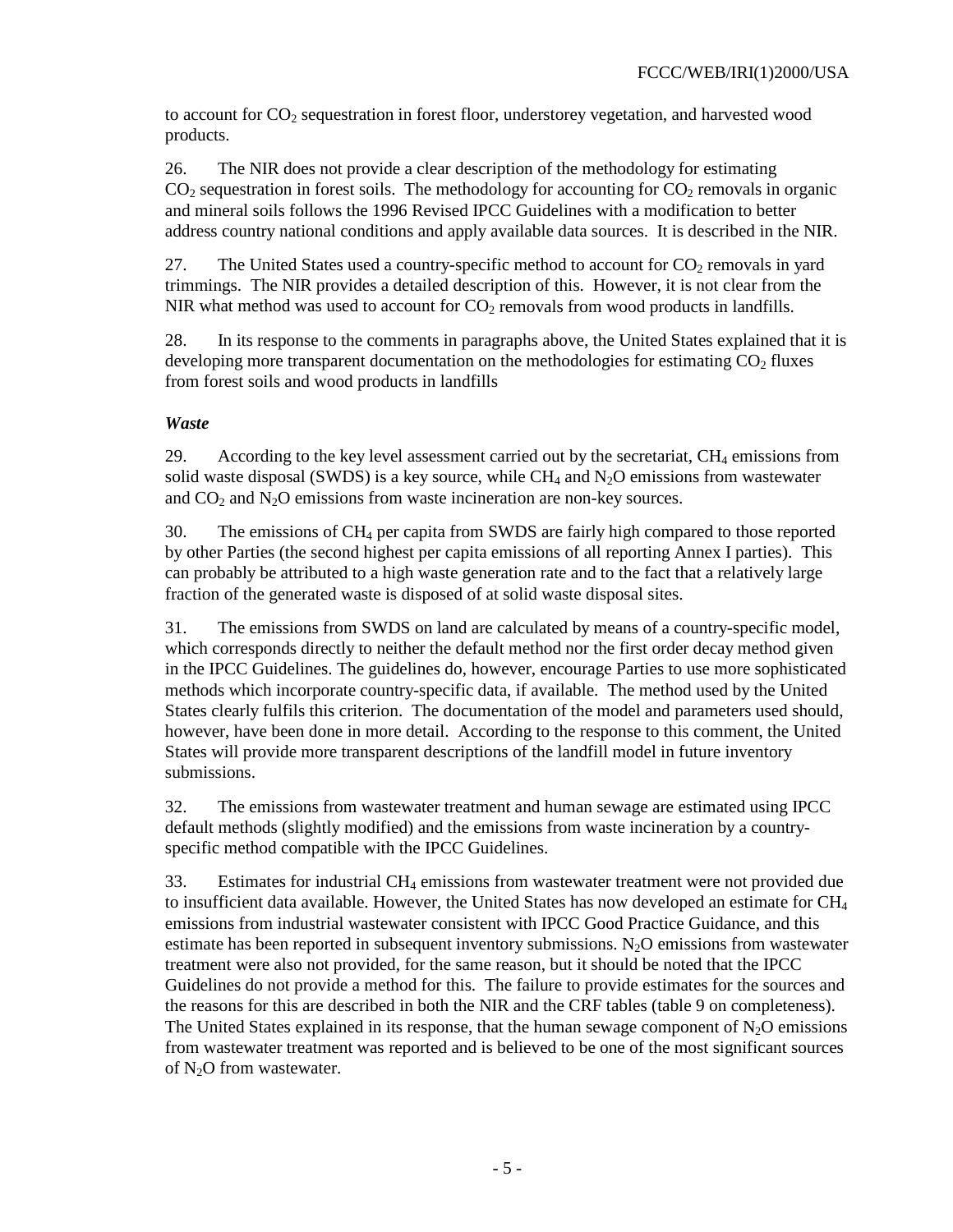#### *Other sources*

34. According to the IPCC Guidelines volatile organic compounds (VOCs) and  $CH<sub>4</sub>$ emissions from solvents, coal mines, and oil and gas production and transportation should be followed by an estimation of  $CO<sub>2</sub>$ . When the VOC and CH<sub>4</sub> emissions are caused by combustion of fossil fuels the  $CO_2$  emissions will normally be covered by the  $CO_2$  emissions factor which includes all carbon regardless of whether the carbon is emitted as  $CO<sub>2</sub>$ , VOC or CH<sub>4</sub>. However, when VOC and CH<sub>4</sub> are emitted from non-combustion processes, such as venting, leakages and so on, the  $CO<sub>2</sub>$  emissions often have to be calculated separately. In the CRF and the NIR of the United States,  $CO<sub>2</sub>$  emissions due to venting and leakages from solvents, coal mines, and oil and gas production and transportation are not estimated (reported as NE). In addition, no information to indicate whether these  $CO<sub>2</sub>$  emissions were included elsewhere was provided, such as in the  $CO<sub>2</sub>$  estimates calculated according to the reference approach.

35. Under the sector Solvents the United States has not reported emissions from  $N_2O$ consumption.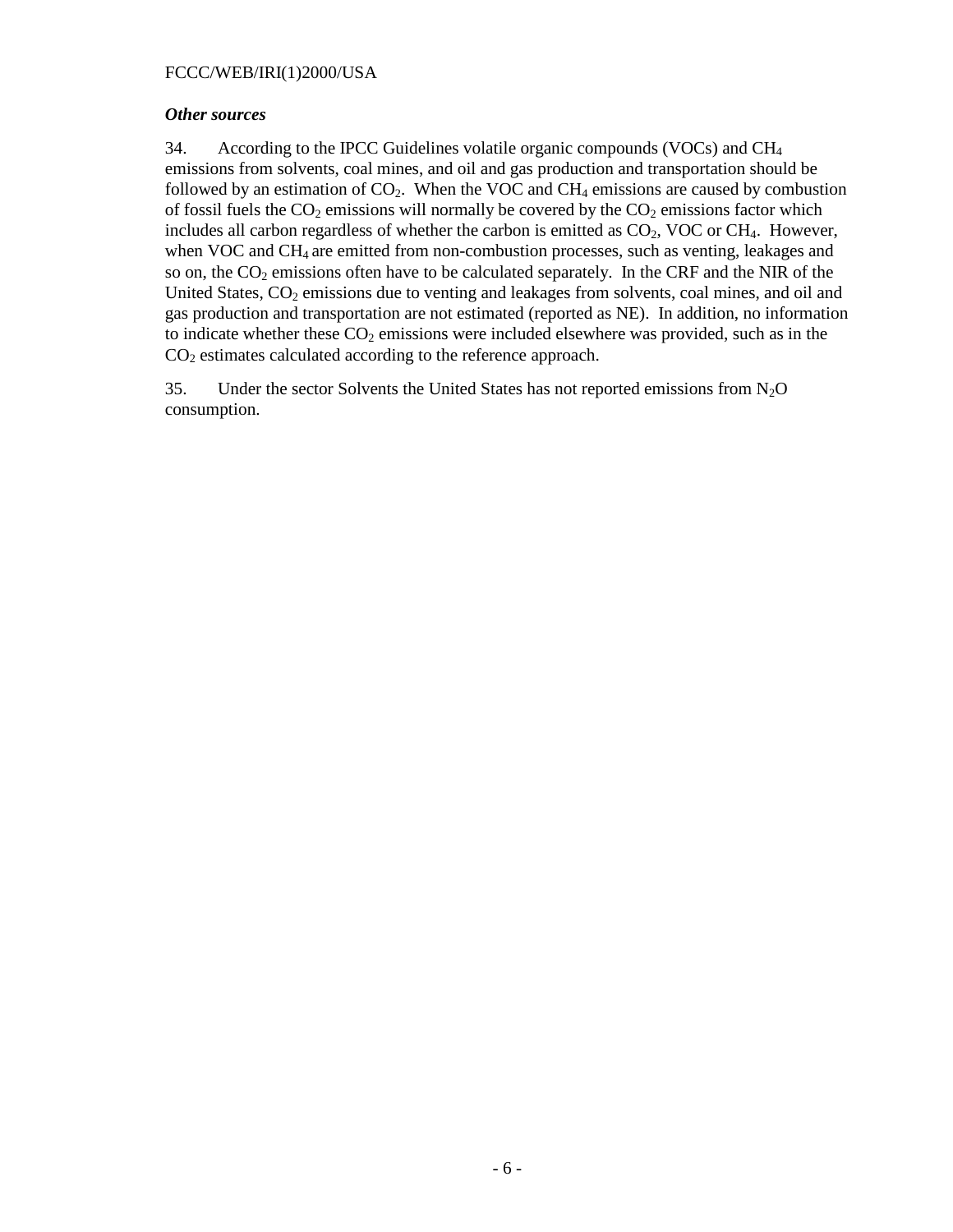## **A. OVERVIEW**

### **1. Introduction**

36. The Conference of the Parties (COP), at its fifth session, by its decision 6/CP.5, requested the secretariat to conduct, during the trial period, individual reviews of greenhouse gas inventories for a limited number of Parties included in Annex I to the Convention on a voluntary basis, according to the UNFCCC guidelines for the technical review of GHG inventories from Parties included in Annex I to the Convention.<sup>2</sup> In doing so, the secretariat was requested to coordinate the technical reviews and to use different approaches to individual reviews, including desk reviews, centralized reviews and in-country reviews.

37. In response to the mandate by the COP, the secretariat coordinated a desk review of three national GHG inventories (the Netherlands, New Zealand and the United States of America) submitted in 2000, which took place from 30 April to 25 May 2001. The review was carried out by a team of nominated experts from the roster of experts working in their own Parties. The members of the team were: Ms. Branca Americano (Brazil), Mr. Sergio González (Chile), Mr. Michael Gytarsky (Russian Federation), Ms. Anke Herold (Germany), Ms. Katarina Mareckova (Slovakia), Mr. Todd Ngara (Zimbabwe), Ms. Astrid Olsson (Sweden), Ms. Riitta Pipatti, (Finland), Mr. Audun Rosland (Norway) and Mr. Taha Zatari (Saudi Arabia). The review was coordinated by Mr. Stylianos Pesmajoglou (UNFCCC secretariat). Mr. Audun Rosland and Mr. Taha Zatari were the lead authors of the report.

38. The main overall objective of the desk review of the GHG inventories was to ensure that the COP had adequate information on the GHG inventories. The review should further assess the progress of the Parties toward fulfilling the requirement outlined in the UNFCCC reporting guidelines on annual inventories (FCCC/CP/1999/7). In this context, the review team checked the responses of the Parties to questions raised in previous stages of the review process and their consistency with the UNFCCC reporting guidelines and the IPCC Guidelines, and identified possible areas of improvement in the inventories of the three Annex I Parties. Each inventory expert reviewed the information submitted for one IPCC sector and each IPCC sector was covered by two experts.

39. The review team has also assessed to a certain degree whether the reporting fulfils the requirements included in the IPCC Good Practice Guidance, although the IPCC Good Practice Guidance was not published at the time the inventory was submitted and could not, therefore, have been used in the compilation of the inventory.

40. The secretariat provided the review team with all necessary technical guidance, information and data, such as national inventory data reported according to the Common Reporting Format submitted in the year 2000, National Inventory Reports for the year 2000, the synthesis and assessment report of GHG inventories prepared by the secretariat, and comments from the Parties on the synthesis and assessment report.

-

<sup>2</sup> Document FCCC/CP/1999/7, in particular the UNFCCC review guidelines (pages 109 to 114), and decision 6/CP.5 (pages 121 to 122).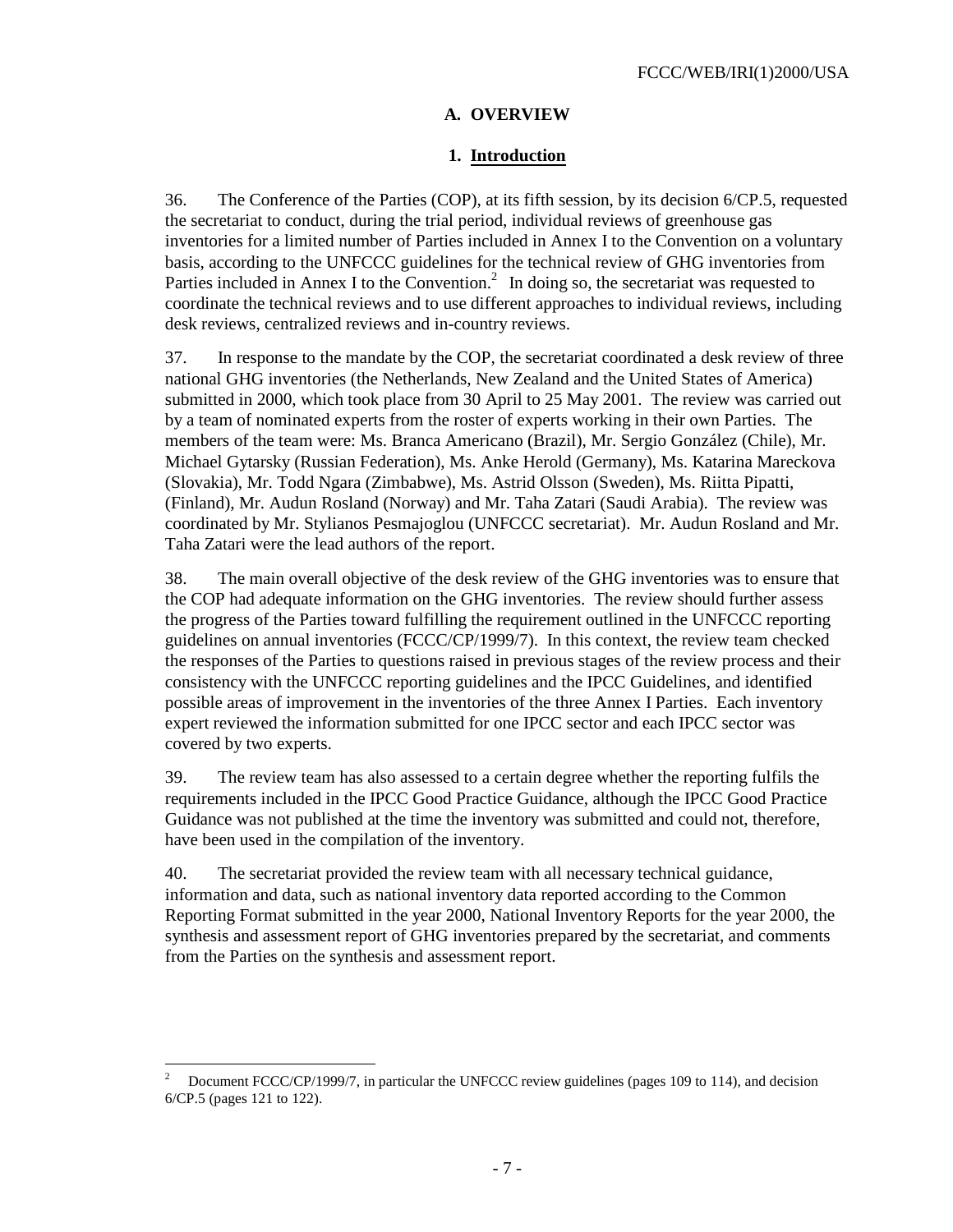## **2. Data sources**

41. The following data sources have been used in the review:

(a) National greenhouse gas emission inventory report (NIR) in electronic format (MS-WORD file) as reported in April 2000

(b) Common reporting format (CRF) for all years 1990-1998, available in electronic format (MS-EXCEL file)

- (c) Synthesis and assessment report (S&A Report)
- (d) The United States' response to the S&A report
- (e) The status report

(f) Key source assessment on annual inventories by Annex I Parties, identified by the secretariat based on the IPCC tier 1 method

(g) Preliminary draft of UNFCCC's checklist

(h) Report on the in-depth review of the second national communication of the United States of America, FCCC/IDR.2/USA, 12 May 1999

- (i) UNFCCC reporting guidelines
- (j) Revised 1996 IPCC Guidelines
- (k) IPCC Good Practice Guidance

(l) IEA 2000:  $CO_2$  emissions from fuel combustion 1971 – 1998, IEA statistics 2000 edition.

## **3. General issues**

#### **3.1. Completeness and consistency of reporting**

42. The CRF was provided for 1990 to 1998 and included all requested tables. Indicators were used appropriately. CRF Tables 1.A(b) and (c) (reference approach ) were not completed. A complete set of CRF tables for the reference approach was provided with the comments to the draft review report. The complete CRF tables also corrected inconsistencies with the documentation of the reference approach in Annex O of the NIR.

43. The emission data in the NIR are often reported in units other than those used in the CRF. The review could be much easier if activity data could be converted into international standard units. The United States, in its response to above comments, explained that it is investigating the conversion of the entire inventory, including activity data, into SI units and that an annex is provided with unit conversion factors.

## **3.2. Transparency of reporting**

44. A comprehensive national inventory report (NIR) was submitted providing information on methodologies, activity data, emission factors, differences compared to previous submissions and uncertainty discussion for all source categories. The data provided using the CRF in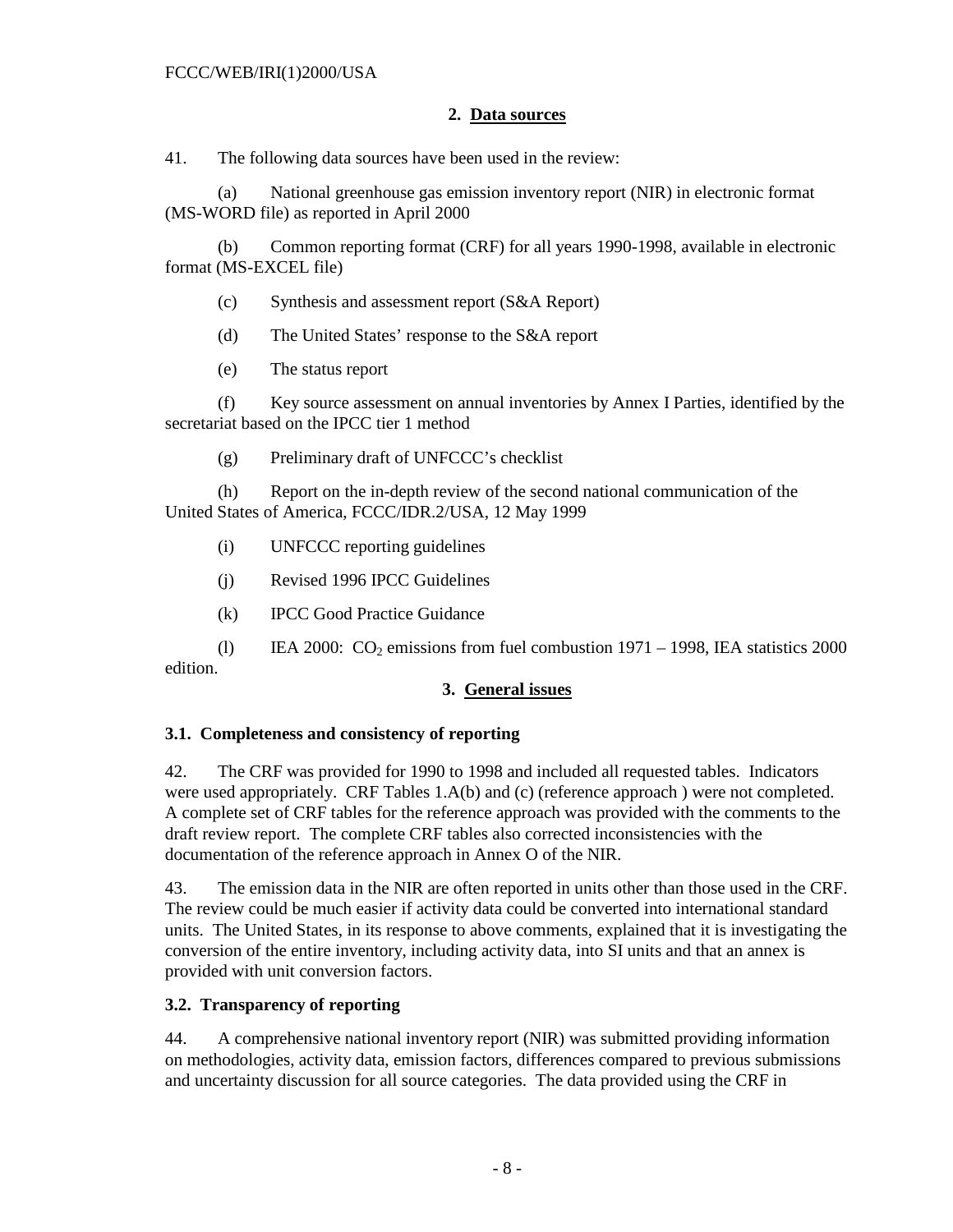electronic format were reproduced in the NIR. In general the CRF includes necessary activity data and emission factors, and the NIR gives a good description of methods and assumptions, explanations for the rationale used in selecting methods and references to sources.

## **3.3. Uncertainties, verification and QA/QC procedures**

45. Information on quality control/quality assurance (QA/QC) procedures implemented is not provided. The USA, in its response to above comments, generally explained that the inventory already undergoes several stages of quality control checks. It was also explained that it is currently developing a detailed QA/QC plan that will formalize the existing informal QA/QC system. However, the NIR provides a detailed qualitative discussion of uncertainties in relation to the methods used. For some source categories (but not for all), especially for those with higher uncertainties, quantitative estimates are also provided in the NIR. Table 7 (Overview) of the CRF which requires reporting of the quality of estimates was not completed.

46. No specific information was provided as to how and what self-verification procedures were undertaken. However, reports and documents (for example from the Emission Inventory Improvement Program (EIIP) 1997) produced in the United States explain QA/QC of inventories in general. It would be useful to know whether the procedures outlined in these reports have been applied to the 1998 GHG submissions. The United States, in its response to above comments, explained that the inventory undergoes separate expert and public reviews.

## **3.4. Recalculations**

47. Recalculation tables were not provided in the CRF (reported as NA) but information as to revisions in methodologies and updates of data was provided in the NIR including the magnitude of the changes with regard to emissions. However, in some instances where the NIR did not provide explanations, data had to be checked against data in the previous inventory report.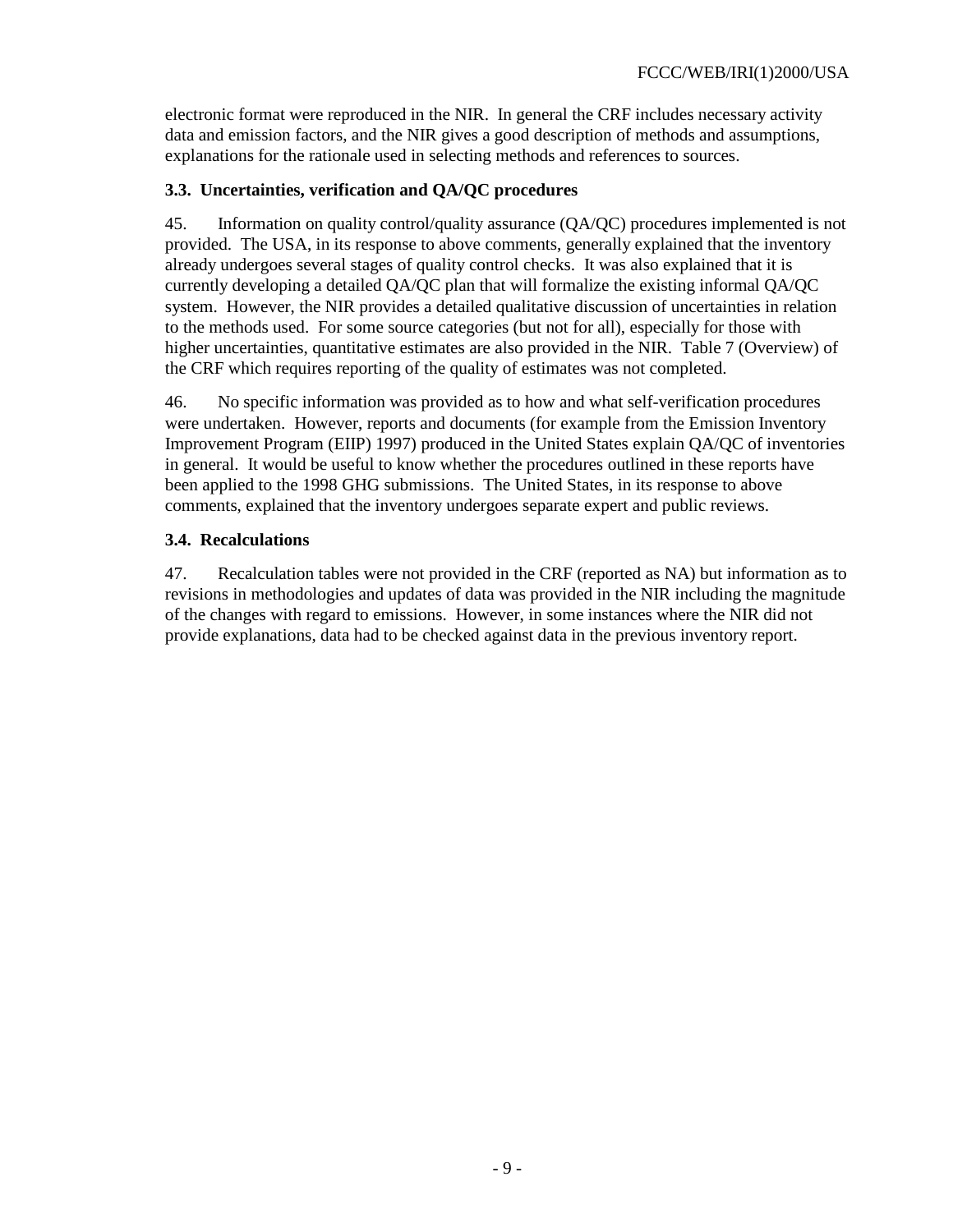# **B. ENERGY SECTOR**

## **1. Assessment of the conformity with guidelines**

#### **1.1. Completeness**

48. In the energy sector, data for the sub-sectors A.1.b, A.1.c, A.2.a-e and A.4.c are not provided. This is explained in the CRF. The reason given is that consumption data for fuel consumption from industry are collected by fuel type, not by end-use sector. Therefore, total fuel consumption by manufacturing industries and construction is listed under Other (1.A.2.f). Fuel consumed and emissions from Petroleum Refining (1.A.1.b) and Manufacture of Solid Fuels and Other Energy Industries (1.A.1.c) are included under Other Manufacturing Industries and Construction (1.A.2.f). Other comments relating to completeness are listed below:

- (a) Units are missing in CRF table 1.A.(b) (reference approach);
- (b) The reference approach was provided only for the years 1995-1998;

(c) Recalculations tables have not been provided, but recalculations were performed (see recalculation section);

(d) An NIR was submitted providing information on methodologies, activity data, emission factors and differences compared to previous submissions, short explanations for trend developments and uncertainty discussion for all source categories.

### **1.2. Reference approach for energy use**

49. There are considerable divergences between the CRF and the NIR with regard to the reference and the sectoral approach for energy use and  $CO<sub>2</sub>$  emissions (see table 1).

| Table 1. $1998 \text{ CO}_2$ emissions from fossil fuel combustion by estimating approach |
|-------------------------------------------------------------------------------------------|
| $(Gg CO2$ equiv.) - comparison of the CRF and NIR submissions                             |

| Approach                                                          | Coal      | <b>Natural Gas</b> | Petroleum  | <b>TOTAL</b> |
|-------------------------------------------------------------------|-----------|--------------------|------------|--------------|
| Difference Reference-sectoral NIR                                 | .26%      | $-0.24%$           | $0.91\%$   | $0.80\%$     |
| Difference Reference - sectoral CRF submission 1998               | $-0.91\%$ | $1.55\%$           | $-36.66\%$ | $-15.48\%$   |
| Difference Reference - sectoral CRF 2002 update incl. Territories | $-0.62\%$ | $1.55\%$           | $-0.47\%$  | $-0.12\%$    |
| Difference Reference - sectoral CRF 2002 update                   | $-0.67\%$ | 55%                | $-2.46%$   | $-0.97\%$    |

50. The energy consumption and  $CO<sub>2</sub>$  emissions, as reported in the CRF, from the reference approach are 2.13 per cent and 15.48 per cent lower than the national approach. However, in annex O of the NIR, energy consumption is 2.0 per cent lower in the reference approach and  $CO<sub>2</sub>$ emissions from the reference approach are 0.8 per cent higher than the national approach. The documentation box explained that the reference Approach Table 1.A(b) could not be completed because the fuel types provided in the CRF tables differ from the fuel types as defined in the United States. In addition to the CRF tables, a reference approach calculation was provided in a separate Excel spreadsheet for the years 1994-1998. The responses to the synthesis and assessment report explain that the differences between the reference approach data provided in the NIR (Annex O) and that provided directly in the CRF (tables 1.A. (b) and 1.A.(c)) are a result of an incomplete mapping of United States-specific fuel categories and carbon content factors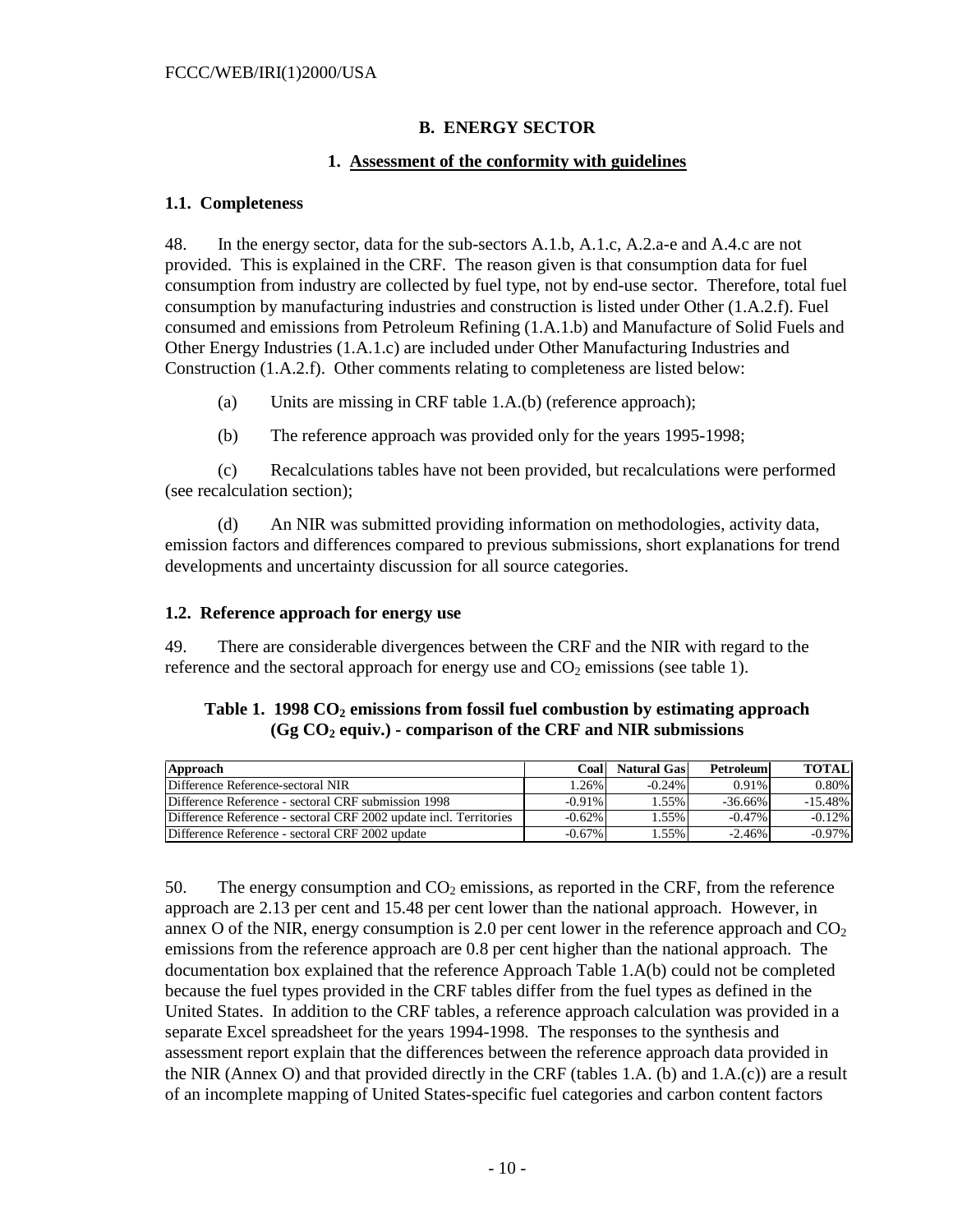into the CRF. The United States recommended to use the separate tables provided together with the CRF and the data in annex O of the NIR as a basis for review. The draft review report presented a detailed analysis of the underlying problems that caused inconsistencies between CRF tables and NIR. The United States, in its response to the review comments, provided updated and completed CRF tables for the comparison of the reference approach with the sectoral approach (CRF tables 1.A.b and 1.A(c)). Updates mainly addressed the conversion factor and carbon emission factors. Table 1 shows that the major inconsistencies disappear in the updated version.

51. In annex O of the NIR, detailed explanations are provided for differences between the reference and the sectoral approach. Reasons include product definitions, data inconsistencies (more accurate consumption data), and carbon coefficients (default vs. category-specific).

52. The total  $CO<sub>2</sub>$  emissions for 1998 (NIR data) compare well with the IEA data for the sectoral and the reference approaches, see table below.

| Table 1. Comparison of energy data from the CRF and from the IEA |  |  |  |  |
|------------------------------------------------------------------|--|--|--|--|
|                                                                  |  |  |  |  |

| Total CO <sub>2</sub> emissions for 1998 | <b>IEA (2000)</b> | US national inventory report | <b>Difference</b> |
|------------------------------------------|-------------------|------------------------------|-------------------|
| Reference approach                       | 5,409,750 Gq      | 5,426,238 Gg                 | $0.30\%$          |
| Sectoral approach                        | 5,433,280 Gg      | 5,383,369 Gg                 | 0.92%             |

### **1.3. Treatment of feed stocks and non-energy use of fuel**

53. The data provided for feed stocks and non-energy use of fuel in the CRF and NIR are slightly different (315.8 Tg  $CO_2$  in CRF and 313.8 Tg  $CO_2$  in NIR table 2-6).

54. Disaggregated fuel data and implied emission factor were provided in CRF table 1.C, which enables review and verification (from the three Parties reviewed, only the United States provided these data).

55. The NIR provides explanation and detailed data tables as to how feedstocks and carbon stored in products were treated in the inventory.

## **1.4. Bunker fuels**

56. Estimates for all gases were provided in the CRF and the NIR and the data are consistent.

57. Detailed explanations as to how the split between international and domestic emissions was derived are contained in the CRF (documentation box) and in the NIR.

## **1.5. Weather-related adjustments**

58. Temperature corrections were calculated for  $CO<sub>2</sub>$  emissions from fossil fuel combustion in the NIR to examine the effects of weather conditions on consumption patterns. In accordance with the UNFCCC reporting guidelines, CRF emission estimates have been reported without any adjustments for temperature or any other factors.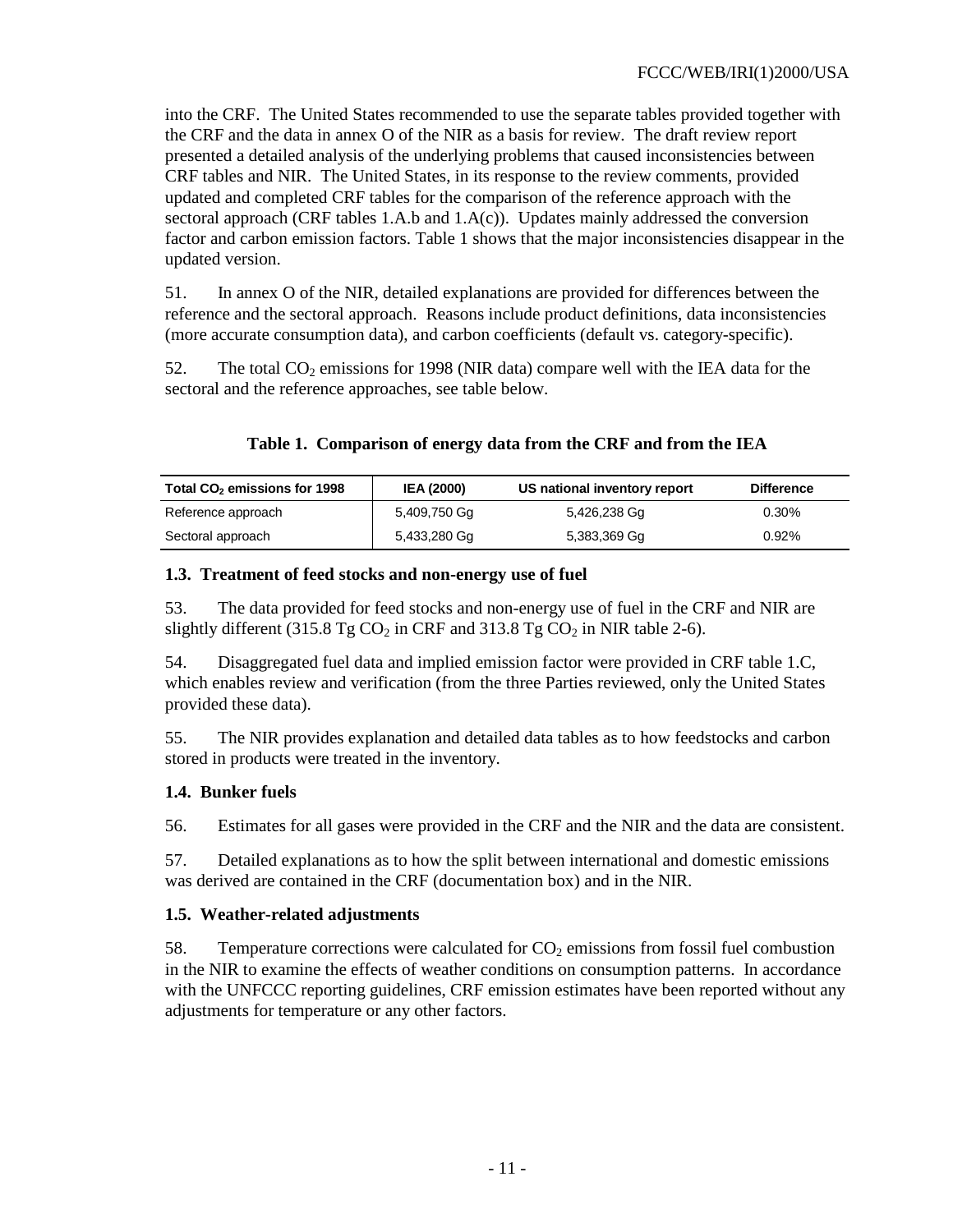### **1.6. Comparison with previous submissions/Recalculations**

59. Recalculation tables were not provided in the CRF (reported as NA) but summary information as to major revisions in methodologies and data as well as regarding sources for revised data and the influence of the recalculations on the emissions was provided in the NIR. However, in some instances where the summary did not provide explanations, data were revised compared with the previous inventory report. This is the case for:

(a)  $CO_2$  emissions from biomass-wood for the years 1994 – 1997 as reported in table 2-2 of the NIR; and

(b)  $CO_2$ : fossil-fuel carbon in products/non-energy use carbon stored (1990 – 1997).

60. In its response to the above comments, United States noted that it does not consider a finding related to recalculations for biomass a significant issue for the review report as  $CO<sub>2</sub>$ emissions from biomass do not affect total emissions. The review report is only technically summarizing the additional data revisions compared with the explanations of the NIR without any judgement of significance of these findings.

61. The NIR states that the entire time series have been recalculated (1990 through 1998) and specific changes for previous years are discussed in the NIR. Recalculation tables in the CRF were not provided, however.

# **1.7. Self-verification**

62. No specific information was provided as to what and how self-verification procedures were undertaken.

63. In the United States, reports and documents have been produced (for example from the Emission Inventory Improvement Program (EIIP) 1997) which explain quality assurance and quality control of inventories in general. It would be useful to know whether the procedures outlined in these reports have been applied to the 1998 GHG submission.

# **1.8. Uncertainty**

64. The NIR provides a detailed qualitative assessment of uncertainties in relation to the methods used.

65. For some source categories (but not for all), especially for those with higher uncertainties, quantitative estimates are also provided in the NIR.

66. Table 7 (Overview) of the CRF, requiring reporting of the quality of estimates, was not filled in.

## **2. Synthesis and assessment report**

## **2.1. Consistency of information between the CRF and the NIR**

67. In the energy sector, data for the  $CO<sub>2</sub>$  reference approach calculations are not consistent between the NIR and the CRF.

68. The United States response explains that the United States reports fossil fuel combustion emissions from United States territories and military fuel use under 1.A.5 Other. For 1998, this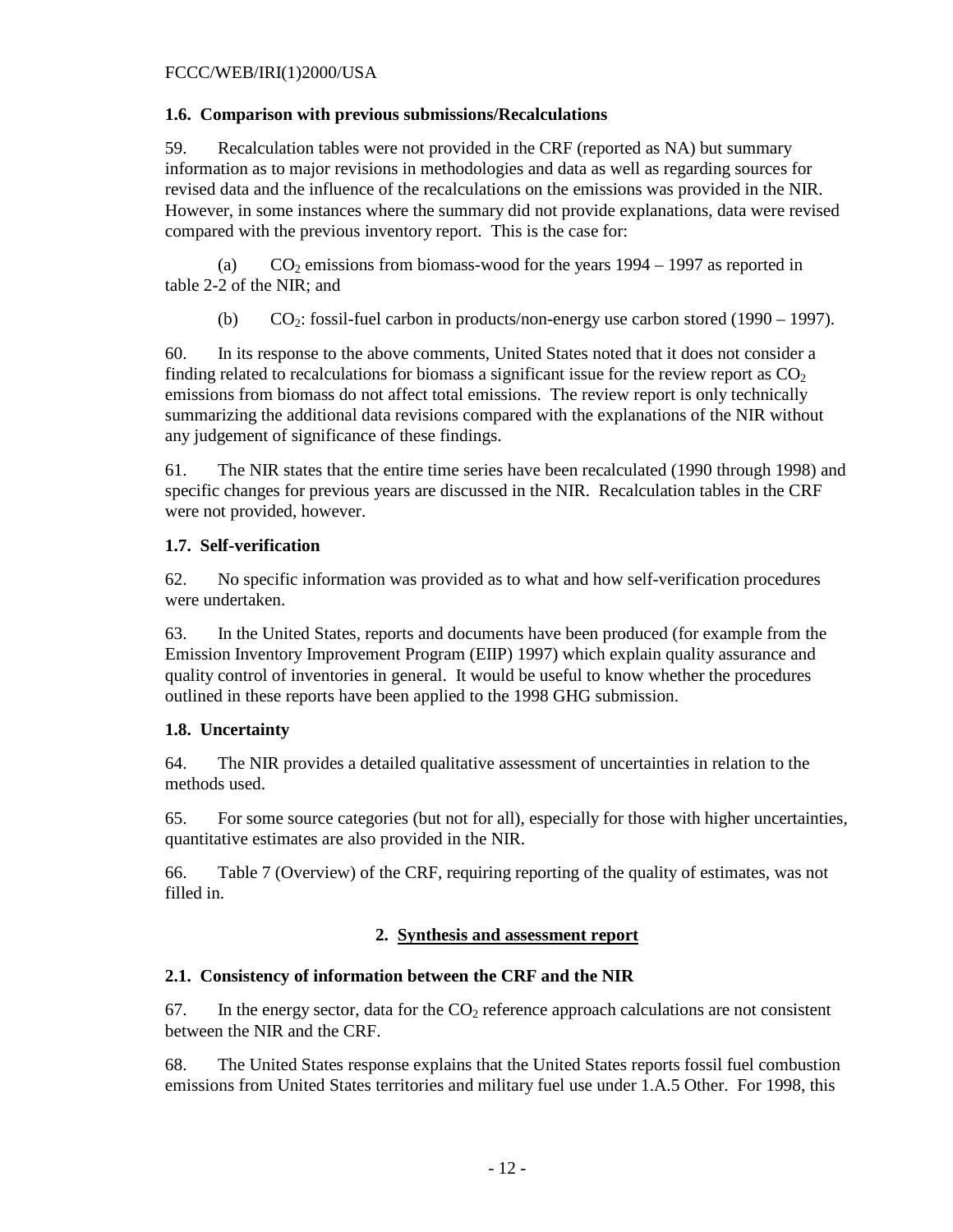sector accounts for  $88,692.73$  Gg CO<sub>2</sub> emissions. From the data provided in the NIR on the reference approach, it can be ascertained that  $CO<sub>2</sub>$  emissions from United States territories account for  $44,300$  Gg CO<sub>2</sub> (according to table 2-4 of the NIR, p. 28, the figure is 47,900 Gg CO2). If all military categories from table 2-8, p. 32 in the NIR are summed, military emissions account for  $76,267$  Gg  $CO<sub>2</sub>$ . Thus, military emissions and emissions from territories would together be 120,567 Gg  $CO<sub>2</sub>$  – considerably higher than the number given for source category 1.A.5 Other. In its response, the United States explained that the NIR does not include separate estimates of domestic (versus international bunker) military fuel use emissions. Thus, part of the military emissions could be accounted for as international bunkers in the CRF. But this analysis shows that it would be helpful to report two separate estimates in the CRF for the United States territories and for military fuel use, in order to improve transparency and to facilitate comparison with the NIR.

### **2.2. Responses to questions raised during previous review stages**

69. For the issues raised in relation to the key sources, issues are well addressed in the responses; no further explanations seem necessary. Other issues (such as reference approach, recalculations) have been raised again in the draft review report at a more detailed level. The United States, in its response to the draft review report, provided updated and completed CRF tables for the comparison of the reference approach with the sectoral approach (CRF tables 1.A.b and 1.A(c)). Updates mainly addressed the conversion factors and carbon emission factors. The updated tables considerably improved consistency between CRF and NIR data. However, the information in updated CRF data tables is still not identical with information contained in the NIR and minor inconsistencies remain.

### **3. Source category analysis**

- 70. Key source categories identified by the secretariat based on the IPCC tier 1 method:
	- (a) 1.A.1 Energy Industries  $(CO<sub>2</sub>)$ ;
	- (b) 1.A.3 Transport  $(CO<sub>2</sub>)$ ;
	- (c) 1.A.2 Manufacturing Industries and Construction  $(CO<sub>2</sub>)$ ;
	- (d) 1.A.4 Other sectors (commercial/institutional/residential etc.)  $(CO<sub>2</sub>)$ ;
	- (e) 1.A.5 Fuel combustion other  $(CO<sub>2</sub>)$ ;
	- (f)  $1.B.1$  Solid Fuels (CH<sub>4</sub>);
	- (g) 1.B.2 Oil and Natural Gas  $(CH_4)$ .

71. The documentation box provides the information that fuel consumed in and emissions from Petroleum Refining (1.A.1.b) and Manufacture of Solid Fuels and Other Energy Industries (1.A.1.c) are included under Other Manufacturing Industries and Construction (1.A.2.f). It is not entirely clear why these emissions could not have been allocated to the respective source categories.

72. The review report is not structured according to the key sources, as this would result in many repetitions. Only the major findings are highlighted, according to the main headings in the following sections.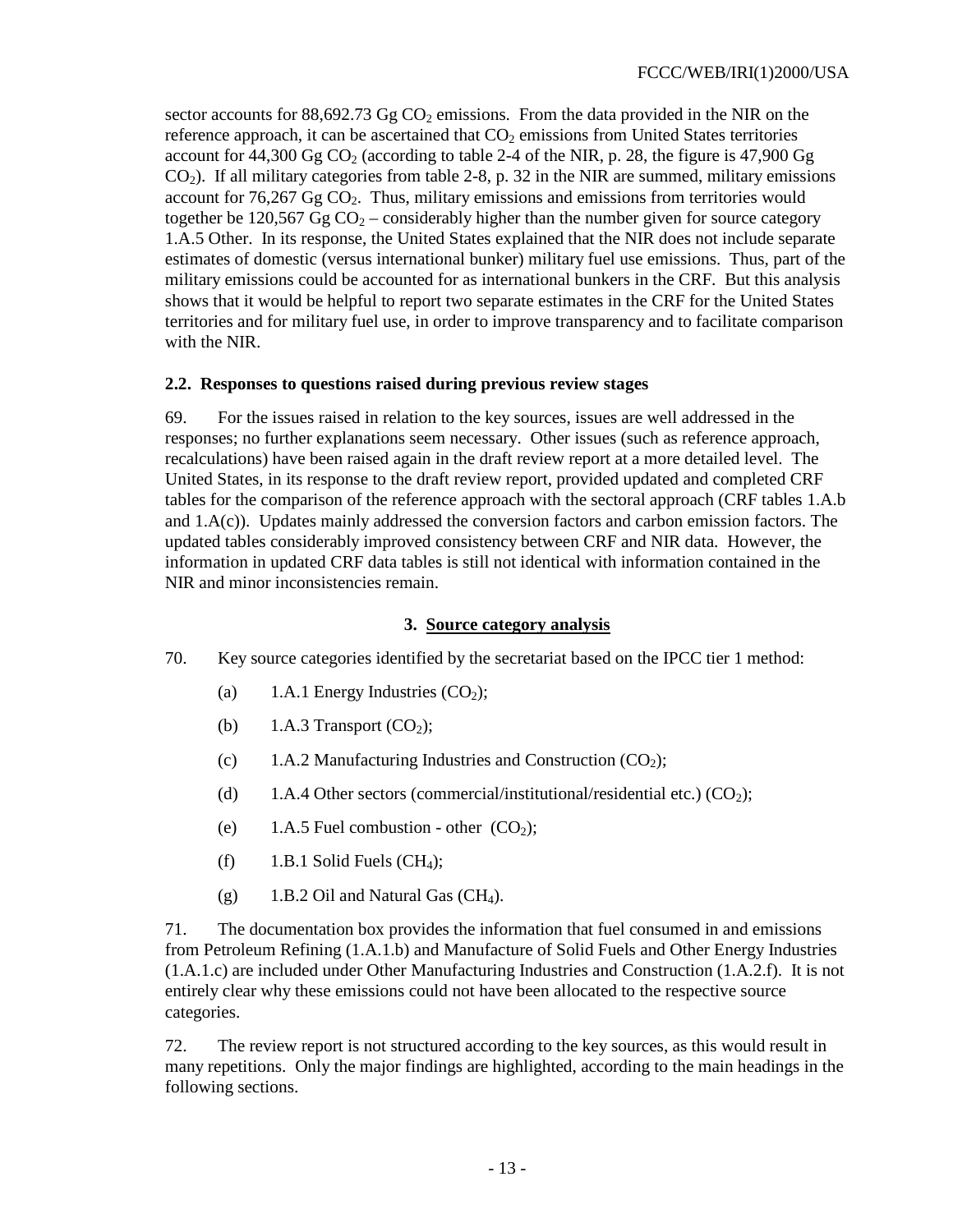# **3.1. Methodologies**

73. Description of methodologies and assumptions are provided in annexes to the NIR.

74. Changes in methodologies were also provided.

75. The IPCC Guidelines and IPCC Good Practice Guidance address certain methodological problems, such as the risk of double counting emissions in both Energy and Industrial Processes (for instance for the reduction of iron in a blast furnace through the combustion of coke, the primary purpose of the coke oxidation is to produce pig iron, and the emissions can be considered as an industrial process). Such difficulties are addressed in the NIR for some typical domestic problems. It would be interesting in some further areas to have explanations as to how the United States dealt with these specific problems.

## **3.2. Emission factors**

## *Comparison with other data sets and other Parties*

76. The implied  $CO<sub>2</sub>$  emission factors for commercial and institutional as well as residential use of solid and gas fuels are low compared with other Parties. In addition the IEF for the United States are provided in gross calorific values (GCV). The difference between the "net" and the "gross" calorific value for each fuel is the latent heat of vaporization of the water produced during combustion of the fuel. For coal and oil, the net calorific value is 5 per cent higher than the gross, whereas for most forms of natural and manufactured gas the difference is 9-10 per cent. Thus the IEF based on net calorific values (NCV) for solid fuels would be about 85, and for gas about 45, which would represent the lowest factors across all Parties. The same applies for the CO<sub>2</sub> IEF for gaseous fuels in public electricity and heat production, for road transportation and civil and international aviation, and for liquid fuels from manufacturing industries and other sectors. In its response to the draft review report, United States explained that in the case of  $CO<sub>2</sub>$ IEF for liquid fuels from manufacturing industries, the information is biased due to subtraction of carbon stored in products from the use of fossil fuel feedstocks.

77. Implied emission factors from the United States inventory were compared with IPCC default values. The comparison shows that the United States values are at the lower range of IPCC default values after the correction for gross calorific values for solid and gaseous fuels. IEF for liquid fuels are still lower than the lowest value of the range provided in the IPCC Guidelines. The response to the draft review report explained that this low IEF is due to the accounting for fossil fuel feedstocks which have the carbon stored portion subtracted from the  $CO<sub>2</sub>$  emissions calculation, but are included in the energy consumption activity data.

78. From comparison tables for energy – stationary combustion provided by the secretariat (p. 18, 20), average  $CO<sub>2</sub> IEF$  were calculated for several source categories (see table 2). To calculate the average, all IEFs based on GCV were adjusted to NCV according to IEA methodologies. In particular, the  $CO<sub>2</sub> IEFs$  for liquid fuels from manufacturing industries and construction seems to be very low as compared with data from other Parties. In its response to the draft review report, the United States explained that in the case of  $CO<sub>2</sub> IEF$  for liquid fuels from manufacturing industries, the information is biased due to subtraction of carbon stored in products from the use of fossil fuel feedstocks.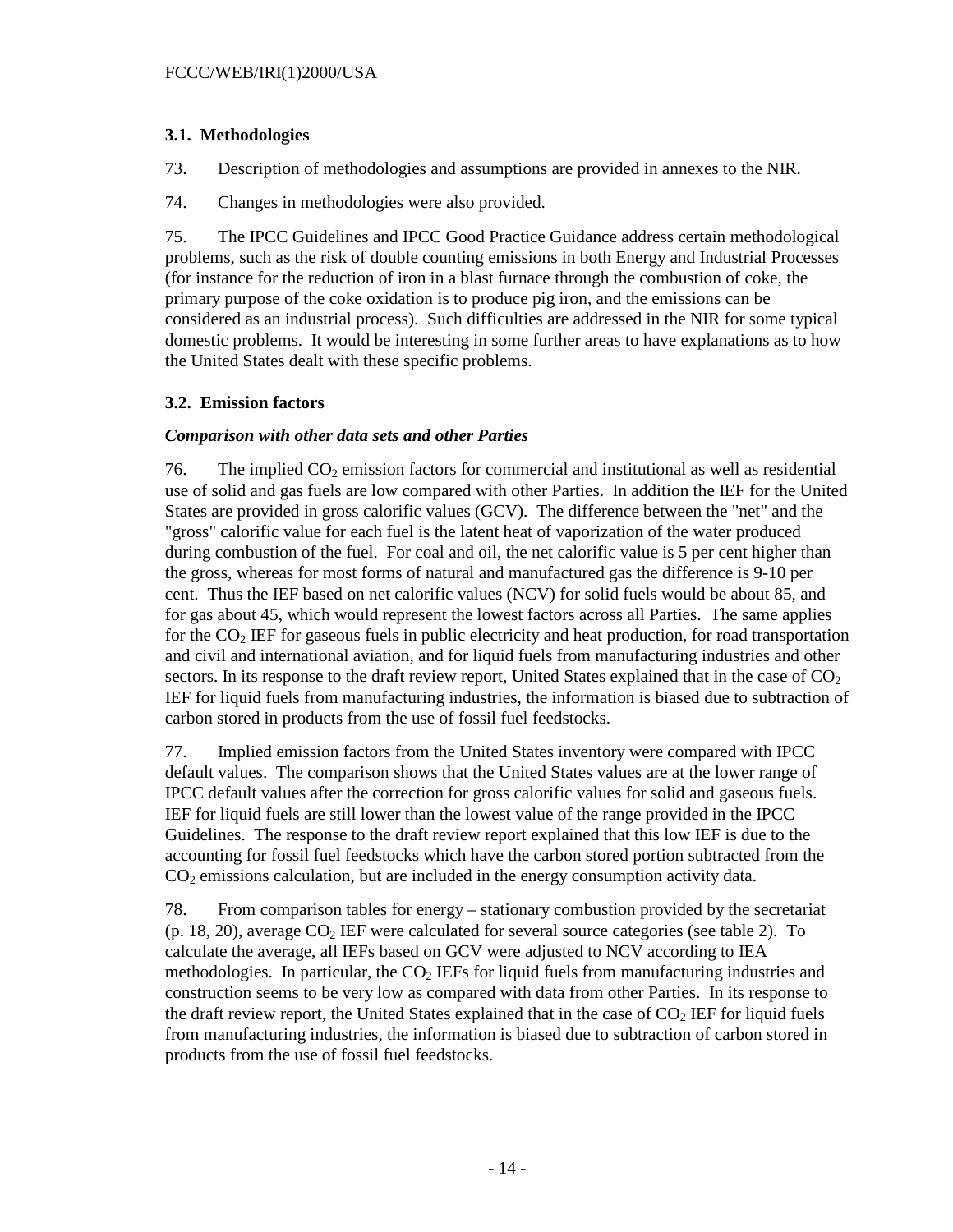| <b>Comparison of implied emission factors</b><br>across Annex I Parties (data from CRF) | <b>USA</b>           | <b>USA</b><br>(adjusted to NCV) | average of Annex I Parties<br>(without US) |
|-----------------------------------------------------------------------------------------|----------------------|---------------------------------|--------------------------------------------|
|                                                                                         | tCO <sub>2</sub> /TJ | tCO <sub>2</sub> /TJ            | tCO <sub>2</sub> /TJ                       |
| <b>Liquid fuels</b>                                                                     |                      |                                 |                                            |
| Manufacturing Industries and Construction                                               | 38.6                 | 40.5                            | 70.5                                       |
| Other sectors (1.A.4)                                                                   | 66.4                 | 69.7                            | 72.8                                       |
| Commercial/Institutional                                                                | 68.2                 | 71.6                            | 73.8                                       |
| Residential                                                                             | 65.6                 | 68.9                            | 70.1                                       |
| Gaseous fuels                                                                           |                      |                                 |                                            |
| <b>Energy Industries</b>                                                                | 50.0                 | 55.0                            | 57.5                                       |
| <b>Public Electricity and Heat Production</b>                                           | 50.0                 | 55.0                            | 57.4                                       |
| Manufacturing Industries and Construction                                               | 48.2                 | 53.0                            | 53.4                                       |
| Other sectors (1.A.4)                                                                   | 50.0                 | 55.0                            | 55.4                                       |
| Commercial/Institutional                                                                | 50.0                 | 55.0                            | 55.3                                       |
| Residential                                                                             | 50.0                 | 55.0                            | 55.5                                       |

# **Table 2. Comparison of implied emission factors with the average from Annex I Parties (data from CRF)**

79. The United States  $CO<sub>2</sub> IEF$  for gas/diesel oil for navigation (1.A.3.d) seems to be low compared with the IPCC default value of 73 t/TJ and the average of Annex I Parties of 73.5 t/TJ (as reported in the CRF). The United States, in its response to this comment, explained that the difference is believed to be related to the accounting for activity data for military activities in the CRF and did not lead to any errors in the final emissions reported.

80. For international marine transport the opposite situation occurs the United States IEF for  $CO<sub>2</sub>$  is very high at 124 t/TJ compared with the IPCC default value of 75 –77.6 t/TJ and the average  $CO<sub>2</sub>$  IEF from Annex I Parties of 73.61 (as provided in the CRF). In its response, the United States explained that the difference is believed to be related to the accounting for activity data for military activities in the CRF and did not lead to any errors in the final emissions reported.

81.  $CO<sub>2</sub>$  emissions in the CRF sectoral reports for energy were compared with data provided by IEA  $(2000)^3$  for some of the key energy sectors. Table 3 provides the results of this comparison. In the major source categories, the differences are comparably small. A larger difference occurs for domestic air/civil aviation which could be due to different allocations of military aviation in the two data sets. A more detailed analysis regarding the reasons for the differences cannot be performed, as IEA data in the quoted material does not provide underlying calculations. The United States explained in its response that the definition used in the United States submission to IEA on bunker fuel energy consumption is not consistent with the definition used in IPCC Guidelines and that a more rigorous method for estimation of emissions from international bunker fuels was used in order to be in accordance with IPCC Good Practice Guidance.

<sup>-</sup>3 IEA 2000:  $CO<sub>2</sub>$  emissions from fuel combustion 1971 – 1998, IEA statistics 2000 edition.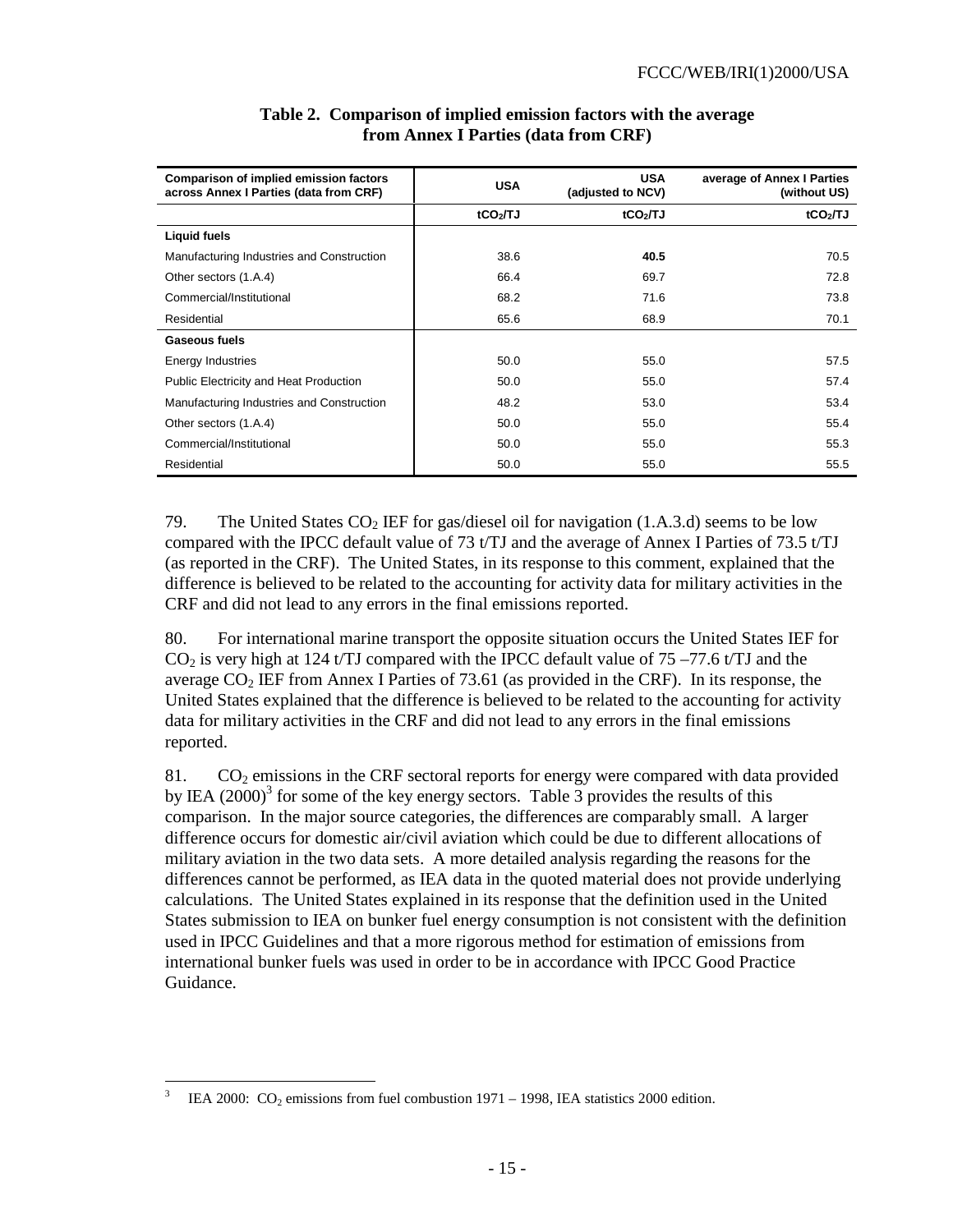| <b>USA CO<sub>2</sub> 1998</b>         | <b>IEA (2000)</b><br>$-Gq CO2$ - | <b>CRF (2000)</b><br>$-Gq CO2$ - | <b>Difference</b><br>$-$ % – |
|----------------------------------------|----------------------------------|----------------------------------|------------------------------|
| <b>Public Electricity and Heat</b>     | 2,043,500                        | 2,016,379                        | $-1.3%$                      |
| Other Energy Industries, Manufacturing |                                  |                                  |                              |
| Industries & Combustion                | 1,160,170                        | 1,100,141                        | $-5.2%$                      |
| Transport                              | 1,636,550                        | 1,607,581                        | $-1.8%$                      |
| Domestic Air / Civil Aviation          | 184.660                          | 140.217                          | $-24.1%$                     |
| Residential                            | 336,970                          | 347,578                          | 3.1%                         |
| Commercial                             | 209.650                          | 223.129                          | 6.4%                         |

### **Table 3. Comparison of key energy data with IEA data**

### **3.3. Activity data**

82. 1.A.2 Manufacturing Industries and Construction  $(CO<sub>2</sub>)$ : The documentation box provides the information that fuel consumed in and emissions from Petroleum Refining (1.A.1.b) and Manufacture of Solid Fuels and Other Energy Industries (1.A.1.c) are included under Other Manufacturing Industries and Construction (1.A.2.f). In its response, the United States explained that energy consumption statistics are not collected at the level of detail needed for the disaggregation in categories 1.A.1.b and 1.A.1.c.

### **4. Ways to improve estimates/ reporting**

83. The review could be facilitated if activity data were to be converted to international standard units.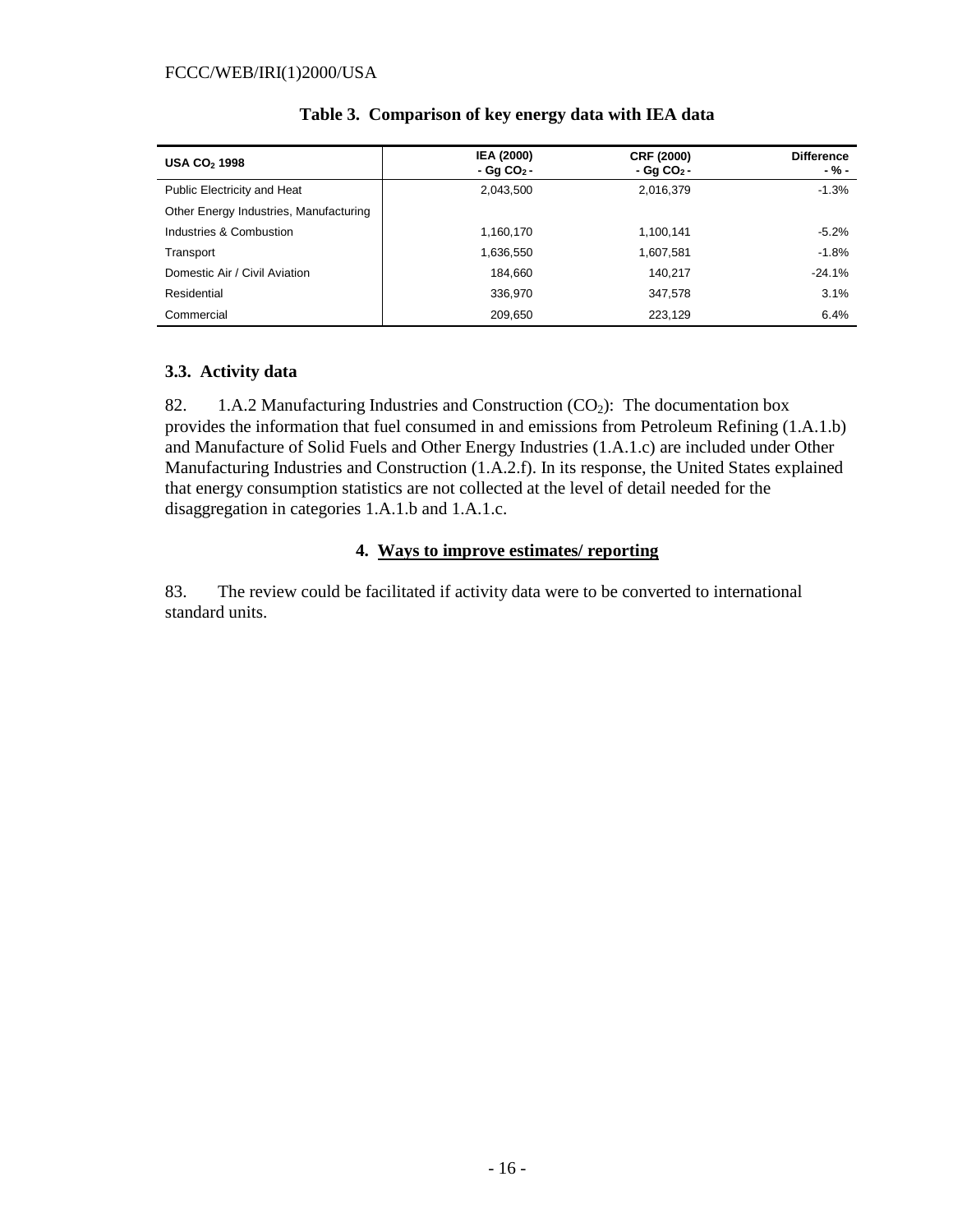## **C. INDUSTRIAL PROCESSES**

#### **1. General overview**

84. For many of the sectors under industrial processes the United States has followed a tier 1 approach, for example  $CO<sub>2</sub>$  from iron and steel production, ammonia manufacturing, ferroalloy and aluminium production,  $N_2O$  from nitric acid production and  $SF<sub>6</sub>$  from magnesium production. This implies that emissions from these sources have been estimated by multiplying the production data by a default emission factor. Such an approach would normally increase the uncertainty, since emission factors differ from plant to plant; hence a tier 1 approach should be used only for non-key sources. For example iron and steel production contribute 1 per cent to the United States' total GHG emissions, and this source has also been identified by the secretariat as a key source in the United States inventory. The review team believes that in the future more accurate data could be reported for this source category as well as others mentioned above, if the United States converts to a tier 2 approach using either national consumption data on feed stock or plant-specific emission data. In its response, the United States explained that Tier 2 methodologies is now used for all of the source categories mentioned in this paragraph, with the exception of Nitric Acid Production (which uses a country-specific emission factor that is also an IPCC default value).

85. In NIR, including the CRF,  $CO<sub>2</sub>$  emissions from iron and steel, ammonia, ferroalloy and aluminium production are accounted for in the Energy chapter under Non-Energy Uses of Fuel. The  $CO<sub>2</sub>$  emissions from these sources are also reported by sector under industrial processes. However, to avoid double counting the emissions are not accounted for under industrial processes. In these sectors, where fossil fuels are used both as feed stocks and for energy purposes, the IPCC Guidelines consider the emissions from these sectors as industrial processes when the primary purpose is feed stocks. The IPCC Guidelines could, however, be understood in such a way that when Parties have difficulties in distinguishing energy-based emissions from industrial-based emissions, these emissions can be accounted for under the energy sector. Emissions from these sources in the United States are primary industrial-based and should therefore be accounted for under industrial processes. According to data reported in the CRF and the NIR, it would be possible to distribute these emissions into different sub-sectors. The United States, in its response to above comments, explained that now it is in the process of reporting all emissions of fossil fuel feedstocks in the Industrial Processes chapter.

## **2. Key sources**

#### **2.1. Iron and steel production combustion**

86. CO<sub>2</sub> emissions from iron and steel production account for approximately 1 per cent of the total United States GHG emissions, and is a key source according to the IPCC Good Practice Guidance. However, the United States has used the tier 1 approach when estimating these emissions (production data multiplied by a default emission factor). The review team believes that it would be more accurate to estimate these emissions by the tier 2 approach which is based on the actual consumption of reducing agent (such as coke) multiplied by the respective carbon content. With regard to the United States response to this comments, see paragraph above.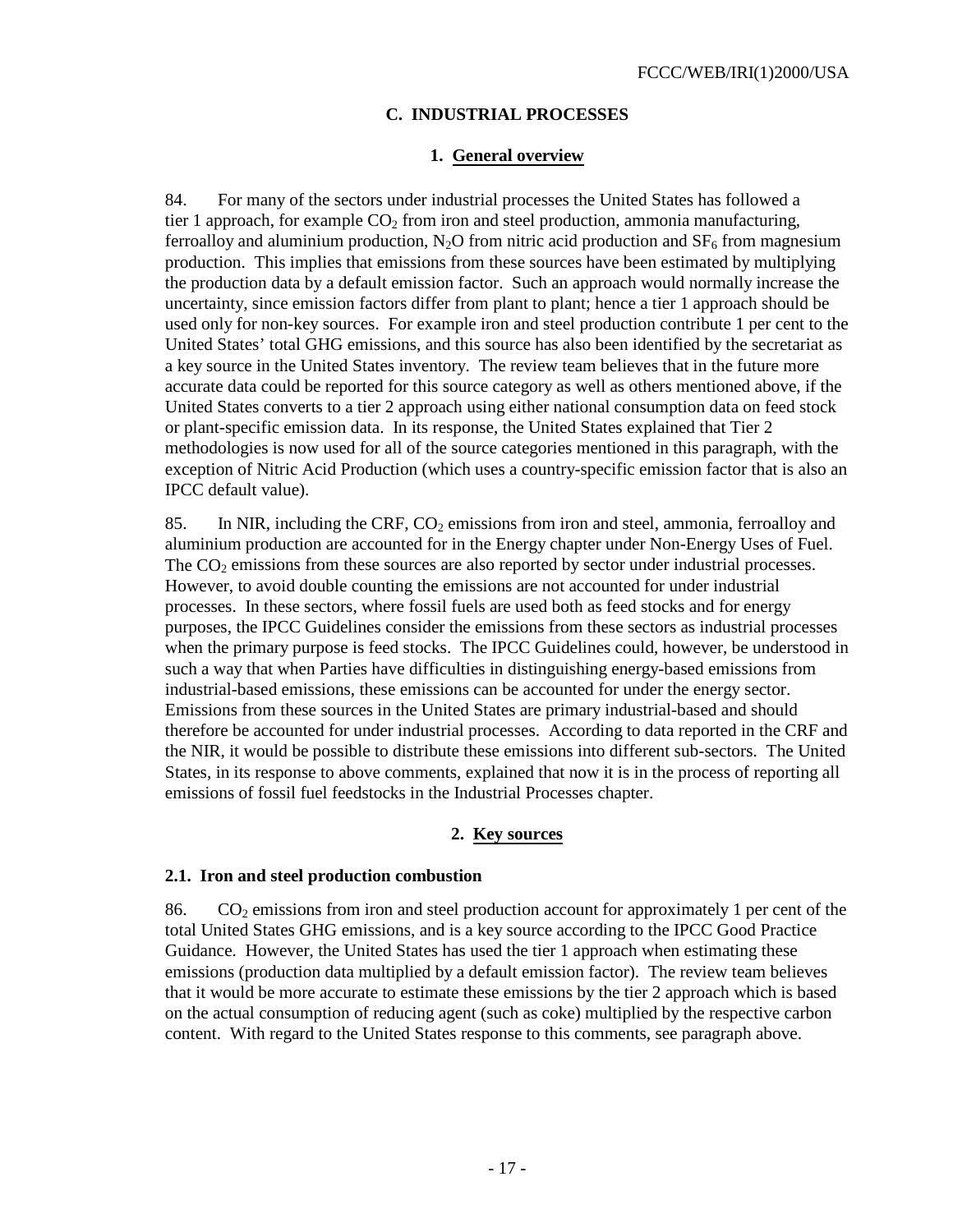### 2.2. Consumption of halocarbons and SF<sub>6</sub>

87. Emissions for some chemicals are not reported, such as HFC-32, HFC-152a and HFC-227ea, due to confidentiality. When chemicals are not reported due to confidentiality, it is difficult to provide a comprehensive assessment of the completeness of the reported data.

## **3. Non-key sources**

#### **3.1. Cement and mineral production**

88. Data, methodology description, consistency and transparency seem to be covered with regard to cement production, lime manufacture, limestone and dolomite use and soda ash manufacture and consumption.

### **3.2. Ammonia production**

89. The IPCC Guidelines state that the most accurate method of estimating  $CO<sub>2</sub>$  from ammonia production is to multiply the consumption of natural gas (or other fossil fuel feed stocks) by its carbon content. The United States has calculated the emissions by multiplying annual production data by a default emission factor included in the IPCC Guidelines. This emission factor does not take into account differences with regard to feedstocks, and hence the chosen methodology increases the uncertainty in the United States estimates for this specific sector. However the total amount of GHG emissions from the United States would not be affected, since these emissions are included in the Energy Sector, based on overall fossil fuel consumption data.

90. Further, the reported production data for ammonia is approximately 20 per cent higher than data from United Nations statistics. From the NIR it is difficult to detect an explanation for this difference. In its respons, the United States has explained that the United States will investigate the difference in its ammonia production statistics taken from the United States Census Bureau and those in UN statistics.

## **3.3. Petrochemical production**

91. Often petrochemical production will result in minor emissions of volatile organic compounds (VOCs), due to for example leakage of hydrocarbons. According to the IPCC Guidelines these emissions should be accounted for as  $CO<sub>2</sub>$  in addition to VOCs. In the CRF in table 2(I) the United States has reported 336 Gg VOC emissions (1998) from chemical and allied product manufacturing (sector 2B-5). It not clear whether these emissions are also included in the  $CO<sub>2</sub>$  emissions and how any double counting is avoided. The United States explained that indirect emissions due to the oxidation of fossil fuel derived VOC emissions are implicitly accounted for under the oxidized portion of fossil fuel feedstocks. Therefore these emissions are accounted for, but reported under the Energy sector.

## **3.4. Silicon carbide and calcium carbide production**

92. Emission of  $CH_4$  from silicon carbide production has been estimated by multiplying production data by a default emission factor. The production data in CRF table 2(I) A-G is probably 1,000 times too high, and for 1998 for example should be 69.8 ktonnes instead of 69,800.00 ktonnes.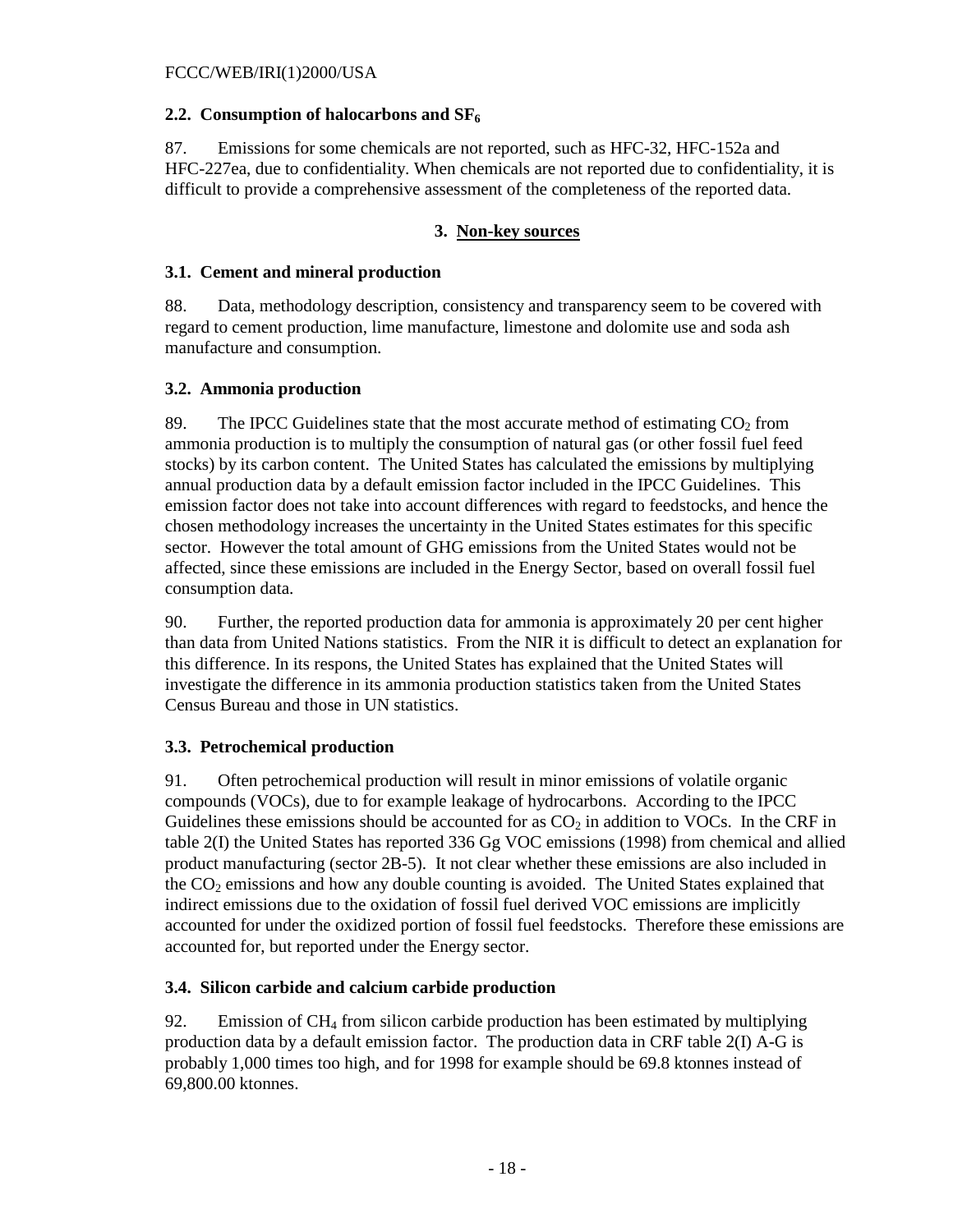93.  $CO<sub>2</sub>$  emissions from silicon and calcium carbide production are not reported under the Industrial Process Chapter, but are implicitly included in the emission estimates within the Energy chapter as they derive from fossil fuel feedstock consumption.

# **3.5. Adipic acid and nitric acid production**

94. The  $N_2O$  emissions from nitric acid production have been estimated using a tier 1 approach by multiplying production data by a country specific emission factor. Since nitric acid production may be a key source (0.4 per cent of total GHG emissions in 1998), a tier 2 approach based on plant-specific emission data could be considered. However, the United States is now investigating the use of more plant-specific data for the estimation of emissions from nitric acid.

# **3.6. Pulp and paper and food and drink processes**

95. The United States has not estimated emissions from pulp and paper and food and drink processes. This is reported in CRF table 9. In the chapter on  $CO<sub>2</sub>$  consumption on page 78, however, these sectors are mentioned as if they are included. In its response, the United States explain that in cases where  $CO<sub>2</sub>$  produces an emission from a fossil derived source, they are accounted for under fossil fuel feedstocks or Carbon Dioxide Consumption.

# **3.7. Magnesium production**

96. The IPCC Guidelines recommend an estimation based on the assumption that  $SF<sub>6</sub>$ emissions from magnesium production are equal to the consumption of  $SF<sub>6</sub>$  chemicals in magnesium foundries and smelters. The IPCC Good Practice Guidance define this approach as good practice if consumption data are available at the level of individual smelters. If these data are not available and the magnesium production is not a key source, aggregated consumption data or emission factors relating to production could be used. In the NIR it is reported that the emissions of  $SF<sub>6</sub>$  from magnesium production have been estimated from gas usage information supplied by primary magnesium producers. However, no data on consumption have been reported in the CRF, only magnesium production data. Hence it is unclear which methodology has been followed. Further, the same emission data have been reported for all years from 1995 to 1998, although magnesium production has decreased by 17 per cent from 1995 to 1998. The reason for this situation was, according to the United States response, that although primary magnesium production did decline between 1995 and 1998, casting, which has higher  $SF_6$  usage per mass of metal than primary production, grew significantly over the same period.

97. Further, the United States has not reported  $CO<sub>2</sub>$  emissions from the production of magnesium either in the NIR or in the CRF. Normally, the production of magnesium results in emissions of  $CO<sub>2</sub>$  due to the use of carbonate as feedstock. The United States explained that these emissions are minor, around 0.005% of total GHG emissions in the United States. However the United States will investigate the inclusion of these emissions in future inventories.

## **3.8. Aluminium production**

98. PFC emissions from aluminium production seem to be estimated according to good practice. However, the IEFs for  $CO<sub>2</sub>$  from aluminium production are similar for all years from 1990 to 1998. Normally this would indicate that there has been no energy/feedstock efficiency or technology development in the United States aluminium production, which seems unlikely. A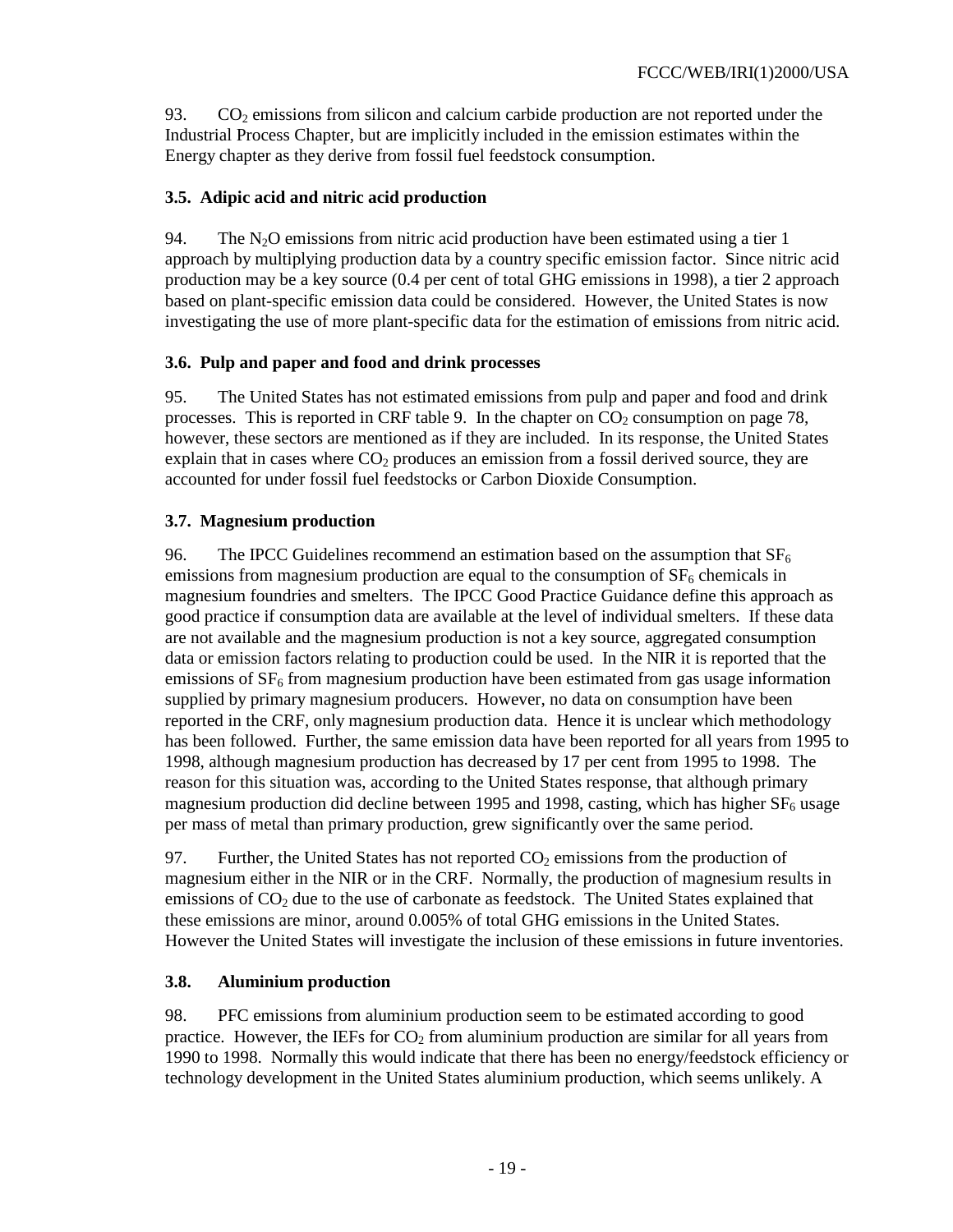tier 2 approach based on the consumption of reduction agents or plant-specific emission data may be considered. However the total amount of  $CO<sub>2</sub>$  emissions from the United States would not be affected, since the  $CO<sub>2</sub>$  emissions from aluminium production are included in the Energy Sector, based on overall fossil fuel consumption data.

99. In the CRF it is reported that  $SF_6$  emissions from aluminium foundries do not occur (NO). However, in the NIR it is stated that " $SF_6$  may also be used as cover gas for casting of molten aluminium with a high magnesium content, however, it is uncertain to what extent this practice actually occurs". Hence the review team believes these cells in the CRF should be labelled "not estimated" (NE).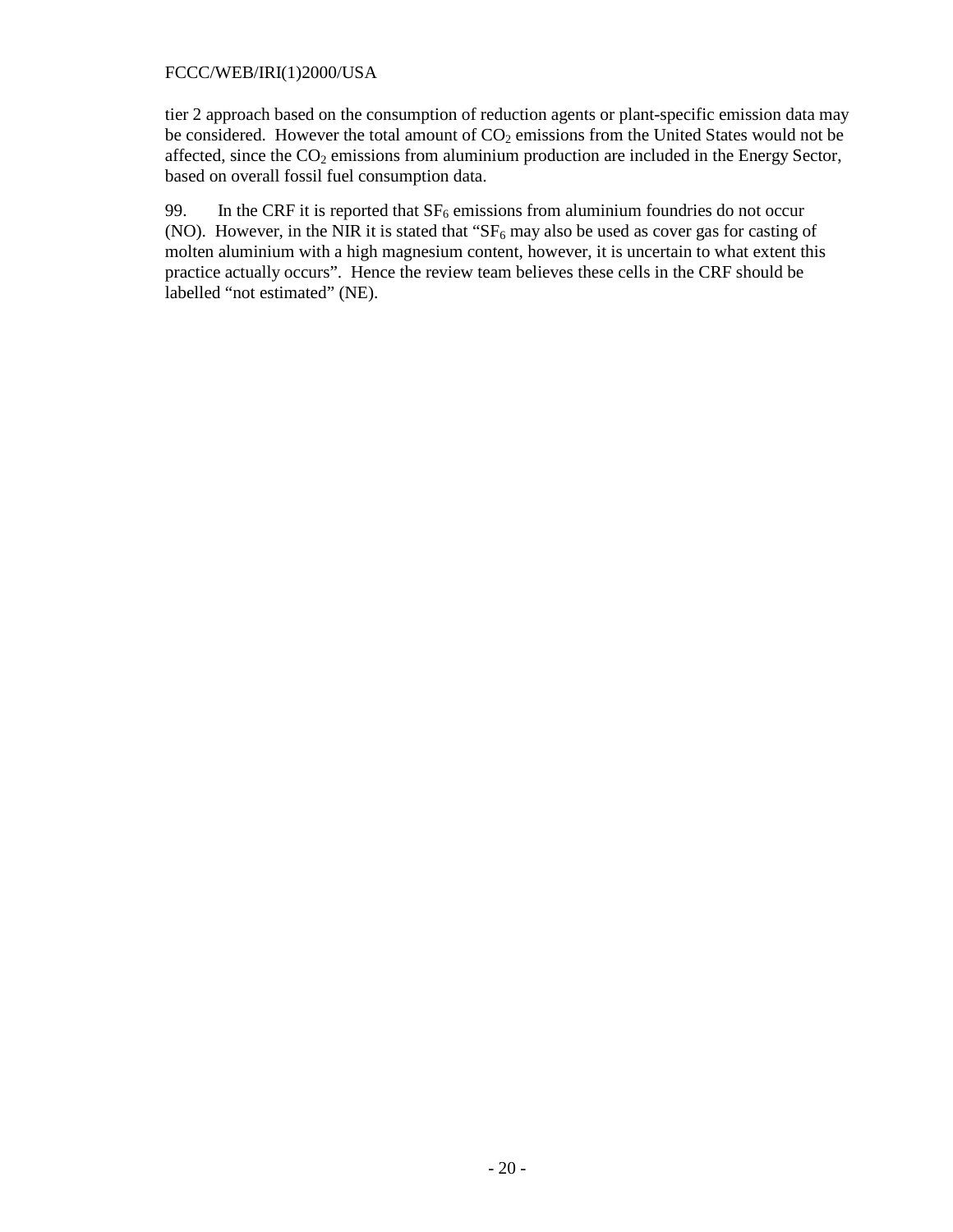## **D. AGRICULTURE**

### **1. General overview**

100. The United States has to a large extent fulfilled the reporting requirements outlined in the UNFCCC reporting guidelines. This Party has, where possible, used the IPCC Guidelines. Recalculations tables were not provided in the CRF, though such information was provided in the NIR. The NIR contained information on methodologies, activity data, emission factors, differences compared to previous submissions and uncertainty estimates (qualitative and quantitative) for source categories in the agriculture sector. Furthermore, the Party provided the following:

(a) Disaggregated estimates of  $CH_4$  and  $N_2O$ , largely using methods that are consistent with the IPCC Guidelines (tier I) with CS emission factors in some cases. However, emissions from rice were estimated through the 1995 IPCC Guidelines since the 1996 IPCC Guidelines would result in an overestimation of emissions;

(b) Complete and consistent time series for sub-sources and all years (1990-98), except for the recalculations tables;

(c) Transparent descriptions of all methodologies for determining agriculture-related emissions including assumptions and references;

(d) References for sources of information-related emission factors, activity as well as rationale for selection;

- (e) Either qualitative or quantitative uncertainty estimates for all source categories;
- (f) Detailed estimates of all direct greenhouse gases.

#### **2. Key sources**

#### 2.1. Enteric fermentation (CH<sub>4</sub>): Key source - 4A

101. The Party conformed to the UNFCCC reporting guidelines. A detailed model (CS) describing the quantity of methane produced by individual ruminant animals (especially cattle) was used to estimate emissions. A mechanistic model of rumen digestion was used to derive average regional emission factors for each of the nine cattle types. Emissions from other animal types were based on average emission factors representative of entire populations for each animal type.

#### *Methodologies*

102. Locally derived models were used in determining emission estimates and emission factors for cattle. For dairy and non-dairy cows, regional emission factors were taken into account, thus taking care of the geographic coverage. Emissions from other animal types (sheep, goats, horses, pigs) were based on average emission factors representative of entire populations of each animal type.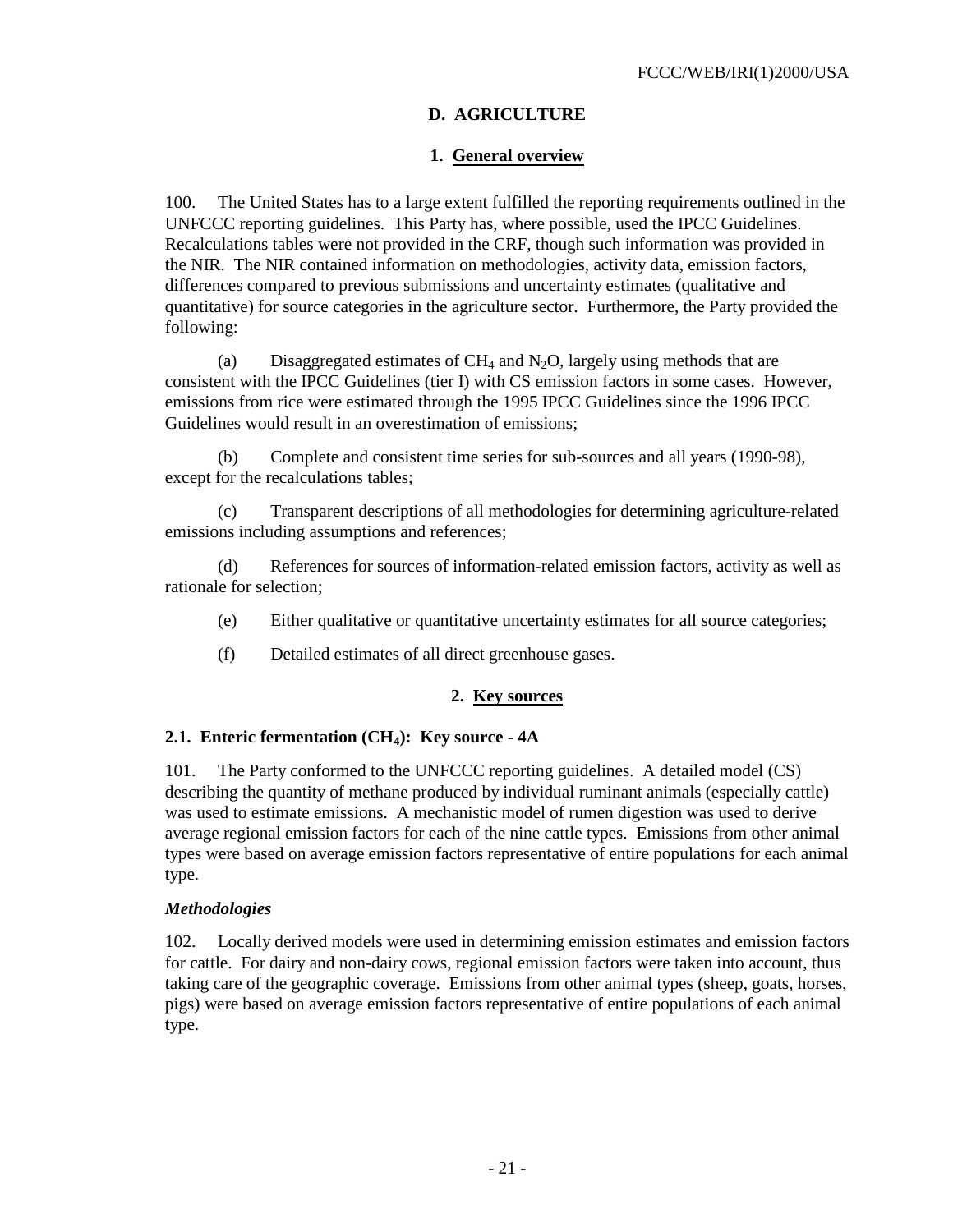### *Recalculations*

103. Recalculations were not provided in the CRF although such information is provided in the NIR.

### *Implied emission factors (IEF)*

104. IEF for dairy cattle (156.9 kg/head/year) seemed very high when compared with other Parties and IPCC default values. The Party provided a revised value of 94.7 kg/head/year, which is now closer to IPCC default values and values from other Parties.

### *Activity data*

105. Livestock population data in the CRF were taken from the United States Department of Agricultural Statistics and compares favourably with FAO (difference 2 per cent). The data come from surveys.

## *Uncertainty*

106. Diets analysed using the rumen digestion model include broad representations of types of feed within each region – thus compromising the representation of the full diversity of feeding strategies employed in the United States. Consequently, the resultant emission factors may be biased. Animal population numbers are also uncertain. Overall uncertainty in the emission estimates is 20 per cent (EPA, 1993).

## 2.2. Manure management (CH<sub>4</sub>): Key source - 4B

107. The Party conformed to the UNFCCC reporting guidelines. A CS model EPA (1993) forms the basis of methane emissions for each animal type. Estimates of methane emissions in 1998 were 3,990 Gg, 53 per cent higher than in 1990. The major part of the increase in methane emissions was from pig and dairy cow manure and is attributed to shifts by industries towards larger facilities.

## *Methodologies*

108. A CS model EPA (1993) forms the basis of methane emissions for each animal type. For pigs and dairy cows, the two greatest emitters of methane, estimates were developed on the basis of state level animal population data and average weighted methane conversion factors. For the other animals, 1990 state level estimates from the EPA (1993) were scaled according to changes in the state population.

#### *Recalculations*

109. Recalculations were not provided in the CRF although such information was provided in the NIR.

## *Emission factors*

110. The CH4 IEF for dairy cattle (101.46 kg/head/year) and pigs (39.89 kg/head/year) were high compared with other Parties and IPCC default values. The Party responded that the methodology had been improved; the IEF for dairy cows is now 45.53 kg/head/year and that for pigs is now 12.07 kg/head/year, which is closer to other Parties and IPCC default values.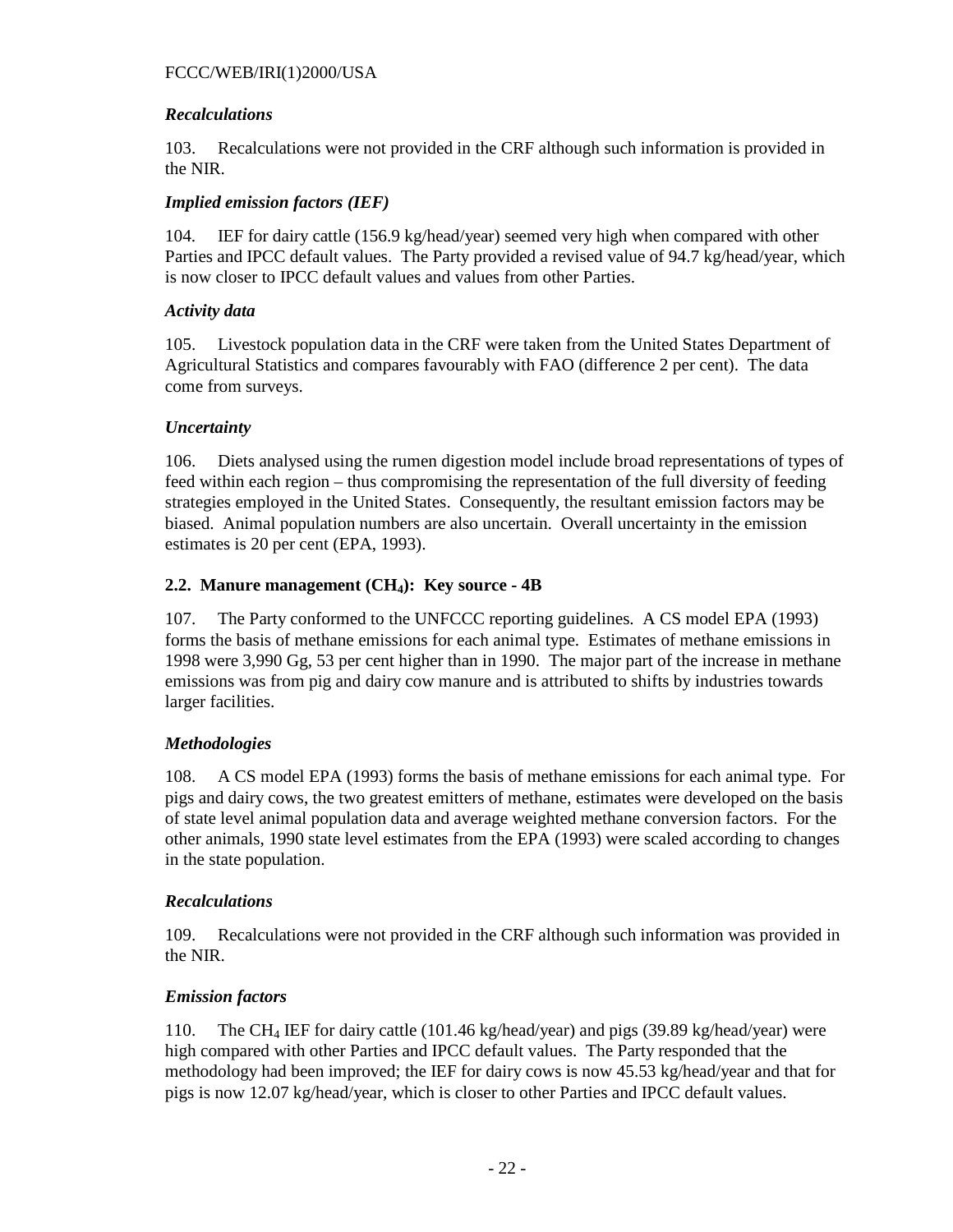### *Activity data*

111. The activity data compare favourably with FAO data sets. Sources of data (cattle, sheep and pigs) were as follows:

(a) USDA: animal livestock population data;

(b) FAO: horse population;

(c) United States Department of Commerce: data on farm size distribution (cows and pigs).

### *Uncertainty*

112. For primary factors contributing to uncertainty in emission estimates, information is lacking on the use of various manure management systems in each state and the exact methane gathering characteristics of each type of management system.

## **2.3. Direct emissions from agricultural soils (N2O): Key source - 4.D.1**

113. The Party conformed to the UNFCCC reporting guidelines.

## *Methodology*

114. Determination of the direct emissions from (i) managed soils due to nitrogen application and cultivation of histosols, and (ii) managed soils due to grazing animals, follow the methodologies in the IPCC Guidelines.

## *Recalculations*

115. Recalculations are not provided in the CRF although such information was provided in the NIR.

## *Emission factors*

116. The IPCC default emission factor (0.0125 kg  $N_2O-N/kg$  N applied) was used to estimate annual  $N_2O$  emissions from nitrogen applied to soils as crop residue.

117. To estimate annual  $N<sub>2</sub>O$  emissions from histosol cultivation, land areas were multiplied by the default emission factor (8 kg  $N_2O-N/ha$ ) recommended in the IPCC Good Practice Guidance.

118. To estimate direct  $N_2O$  emissions from grazing animals, annual nitrogen excretion was summed over all animal types, and reduced by 20 per cent to account for the portion which volatizes to  $NH_3$  and  $NO<sub>X</sub>$ ; the remaining nitrogen was multiplied by the IPCC default emission factor (0.02 kg  $N_2O-N/kg N$ ) to estimate  $N_2O$  emissions.

## *Activity data*

119. Activity data was derived from USDA and is comparable to FAO data sets.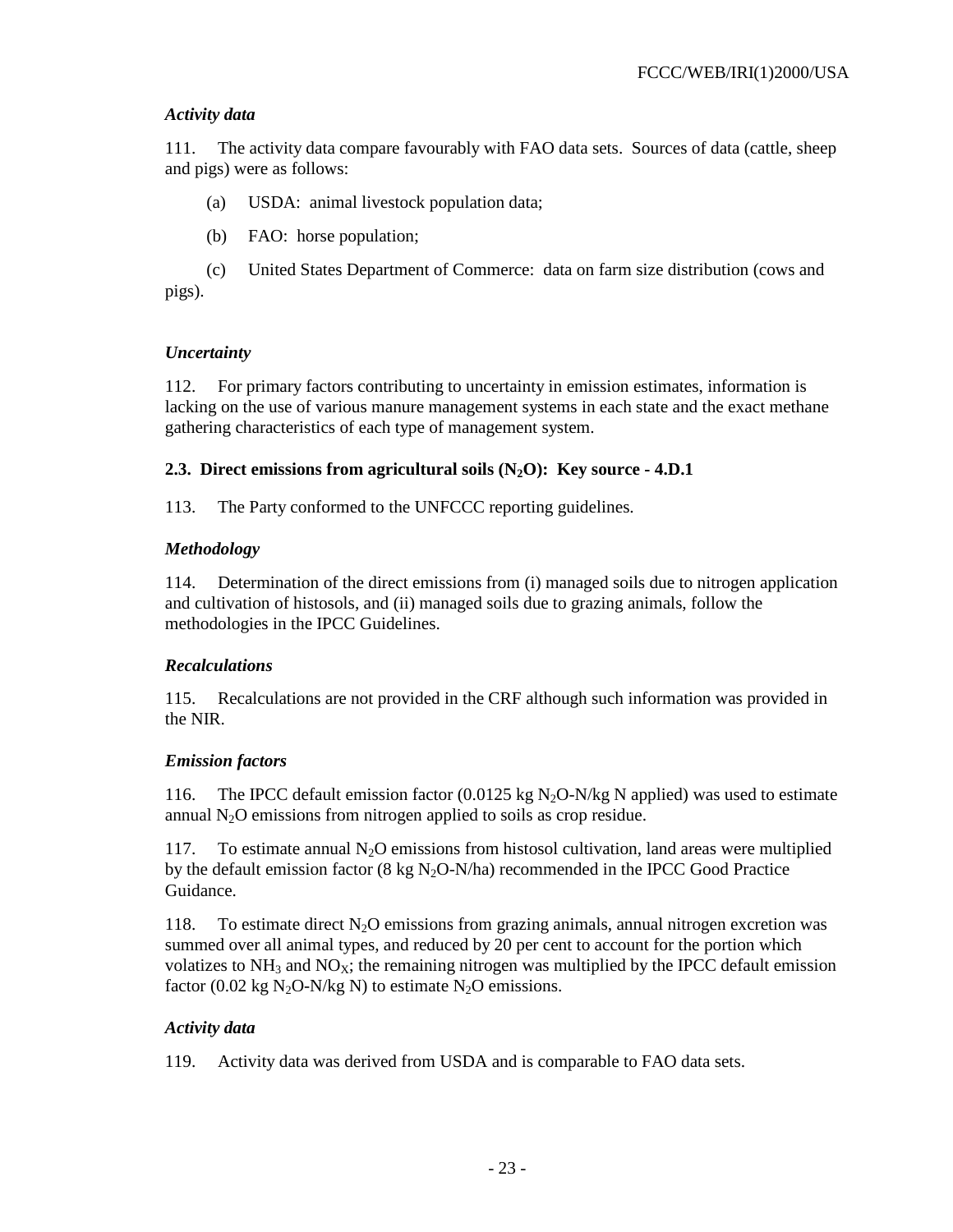#### *Uncertainty (qualitative)*

120. A number of conditions affect nitrification and denitrification rates in soils. These conditions vary by soil type, climate, cropping system and soil management. Their combined effect on the processes leading to  $N_2O$  emissions are not fully understood. It is not yet possible, therefore, to develop statistically valid estimates of emission factors for all possible combinations of soil, climate and management conditions.

121. Emission factors used were midpoint estimates based on measurements described in scientific literature and, as such, are representative of current scientific understanding. Estimated ranges around each midpoint estimate are wide. Uncertainties also exist in the activity data used to derive emission estimates.

### **3. Non-key sources**

### **3.1. Manure management (N<sub>2</sub>O)-4B**

122. The N<sub>2</sub>O IEF for anaerobic lagoons (0.785 kg N<sub>2</sub>O-N/kg N) seemed higher by a factor of 100 compared to other Parties and IPCC default values; the Party has improved the method and the new value is  $0.006$  kg N<sub>2</sub>O-N/kg N.

123. Similarly, the N excretion rates for dairy cattle dropped from 420.5 kg N/head/year to 84.1 kgN/year and for pigs from 112.8 kg N/head/year to 7.1 kg N/head/year. These new values are closer to IPCC default values and other Parties' values.

### **3.2. Rice production - 4C**

124. Trends in activity data (harvested area) indicate a decrease of 10 per cent in 1993 and an increase of 17 per cent in 1994. This could be explained by the fact that crop production increased in 1994 when compared to the 1993 flooding conditions of the North Central region (presumably a rice-growing region).

## **3.3. Field burning of agriculture residues - 4F**

125. Maize production fluctuations of between -33 per cent and 59 per cent between 1990 and 1996 need explanation from the Party. According to the United States response, the maize production fluctuations in the United States are explained by annual changes in subsidy programs, commodity prices, and weather. More transparent explanations will be provided in future inventory submissions.

## **4. Other remarks**

126. Other agricultural soil management practices, such as irrigation, drainage, tillage practices and following of land affect fluxes of  $N<sub>2</sub>O$  to and from the soil. However, because there are significant uncertainties associated with these fluxes, they were not estimated.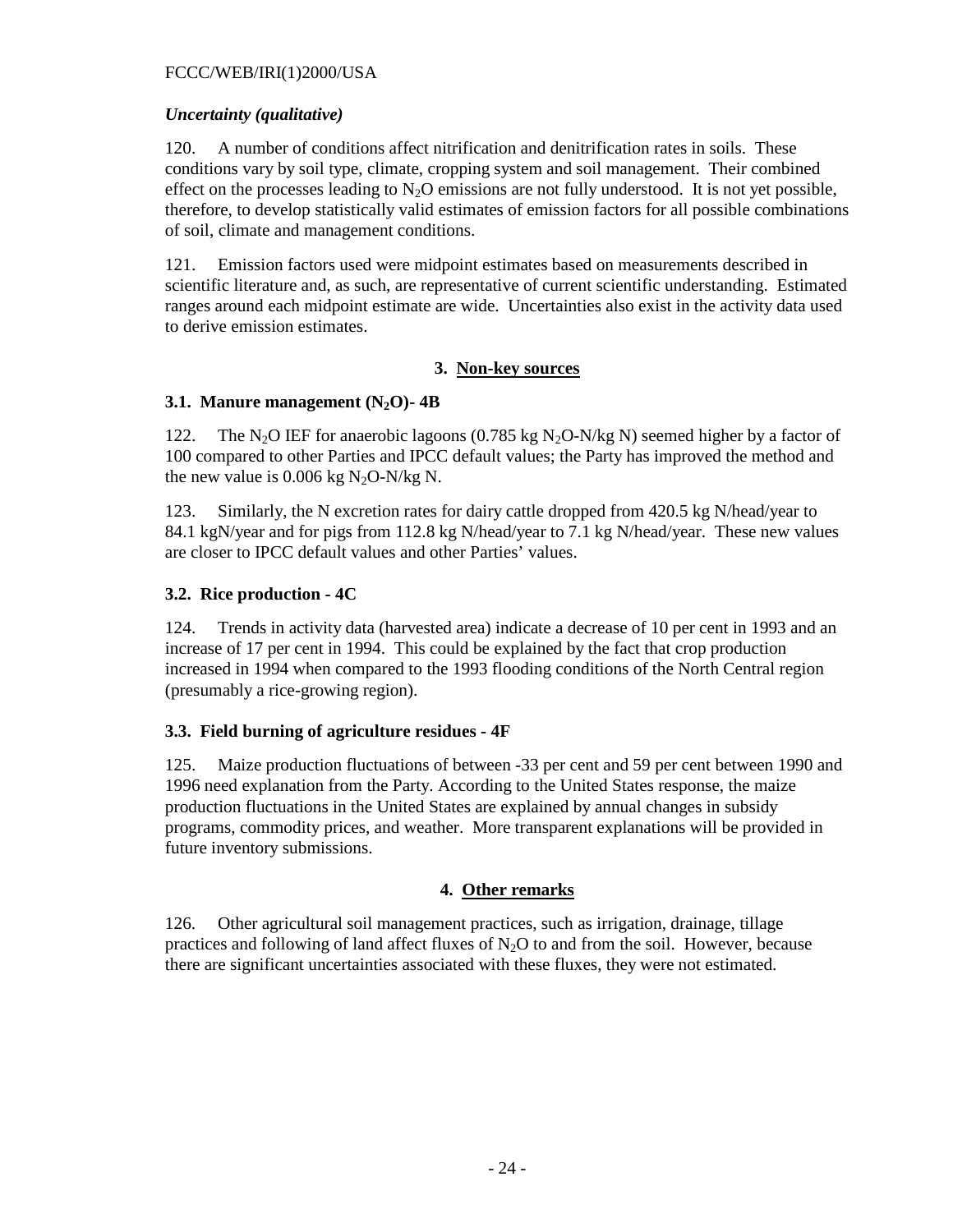# **E. LAND USE CHANGE AND FORESTRY**

### **1. General overview**

### **1.1. Introduction**

127. Land-use change and forestry (LUCF) constitutes a net sink which, in absolute terms, is equivalent to 11.5 per cent of total GHG emissions of the United States. Changes in forest and other woody biomass stocks,  $CO<sub>2</sub>$  emissions and removals from soil, and yard trimmings and wood products in landfills (reported as "other GHG sources and sink categories") are 48.8 per cent, 40.9 per cent and 10.3 per cent, respectively, of total  $CO<sub>2</sub>$  removals.

## **1.2. National self-verification and QA/QC**

128. The NIR provides extensive discussion of uncertainty for each category source of the LUCF sector. The GHG inventory in the LUCF sector is a part of the NIR and common reporting format (CRF) prepared by the United States Environmental Protection Agency (EPA) with the assistance of the United States Forest Service. Many research, government and consultancy organizations and specialists provided technical and editorial contributions during the preparation of the inventory. The NIR passed a public review and comment process in accordance with EPA policy.

## **1.3. Completeness**

129. The United States reports on changes in land use and other woody biomass stocks (category 5A),  $CO<sub>2</sub>$  emissions and removals from soils (category 5D), and other GHG sources and sink categories (category 5E): For category 5D, only removals for forest soils are reported. Forest and grassland conversion (category 5B) and abandonment of managed lands (category 5C) are not reported in the NIR and CRF, because the data on these categories are not available or their contribution to total net carbon fluxes is minor (in the case of boreal forests). Table 9 of the CRF provides detailed explanation of source/sink categories which were included or not included in the accounting for the LUCF sector.

130. Since net fluxes from organic and mineral soils taken together are expected to negate emissions from liming, the accounting for  $CO<sub>2</sub>$  emissions from liming is documented in the NIR but not included in overall estimates for the LUCF sector.

131. The estimates of GHG emissions and removals are calculated for all periods from 1990 to 1998. CRF sectoral table 5 provides an overall report on the LUCF sector. Tables 5A to 5D were not completed due to the use of a CS methodology which does not exactly fit these tables. The use of national methods is documented in CRF summary table 3.

## **1.4. Transparency and use of indicators**

132. The United States used CS methods to account for GHG emissions and removals from LUCF. These are described in the NIR and documentation boxes to tables 5A - 5D of the CRF. The indicators were used appropriately in the CRF.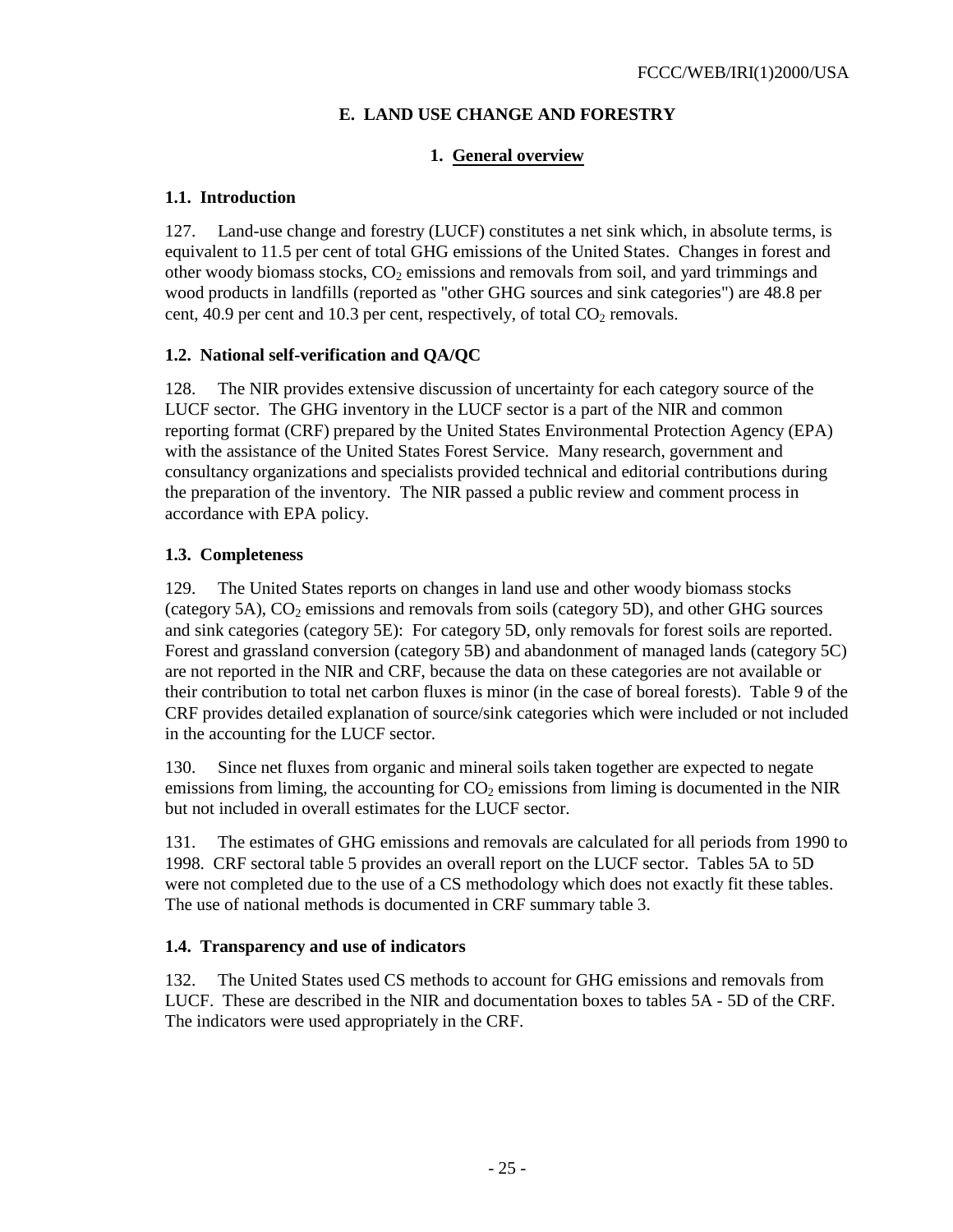### **1.5. Recalculations**

133. The data in the CRF were submitted for the first time, and no recalculations were made.

### **1.6. Uncertainties**

134. The NIR provides a thorough description of uncertainty for activity data and calculation methods for all GHG sources and sink categories accounted for in the national GHG inventory.

## **2. Consistency with the guidelines for estimating (IPCC) and reporting (UNFCCC)**

135. In line with the Revised 1996 IPCC Guidelines, the United States used carbon stock estimates derived from periodic inventories and measurements of net changes in forest stock over time to account for changes in forest and other woody biomass stocks. The method for estimation of  $CO<sub>2</sub>$  emissions and removals from soil follows the IPCC Guidelines with a modification in order to better address country national conditions and apply available data sources. Other GHG sources and sink categories (yard trimmings and wood products in landfills) are calculated based on national methodology. The NIR provides a complete description of the methodology used to account for GHG emissions and sinks in the LUCF sector.

136. The GHG inventory reporting of the United States in the CRF and NIR is consistent with the UNFCCC reporting guidelines.

# **3. Specific sources**

## **3.1. Changes in forests and other woody biomass**

137. Changes in forests and other woody biomass (specified as "changes in forest carbon stocks" in the NIR) is equivalent, in absolute terms, to 5.6 per cent of the total equivalent GHG emissions of the United States. The estimates cover the following carbon pools: trees, understorey, forest floor, and harvested wood products (reported in this category under the section "Others").

138. From 1990 to 1993, the overall  $CO<sub>2</sub>$  removals changed insignificantly. In 1993, they decreased by 25 per cent. From 1993 to 1998 their value remained stable. The NIR explains the shift from 1992 to 1993 and subsequent stability in values as a result of calculating average annual fluxes on the basis of periodic activity data and model estimates and projections rather than annual stock estimates.

## *Methodology*

139. The United States used a carbon stock approach to account for  $CO<sub>2</sub>$  emissions and removals due to changes in forests and other woody biomass. The method is consistent with the IPCC Guidelines and combines the data from periodic surveys of national forest stock and mathematical model assessments and projections of changes in carbon biomass and harvested wood product stocks. The method is described in the NIR, and appropriate references to it are also provided.

140. As reported in the CRF,  $CO<sub>2</sub>$  emissions from wood harvesting are included in general estimates of  $CO<sub>2</sub>$  removal for this source category. It is not clear, however, what part of harvested wood is left to decay or burnt on cut areas (and therefore, accounted for as  $CO<sub>2</sub>$  emissions), and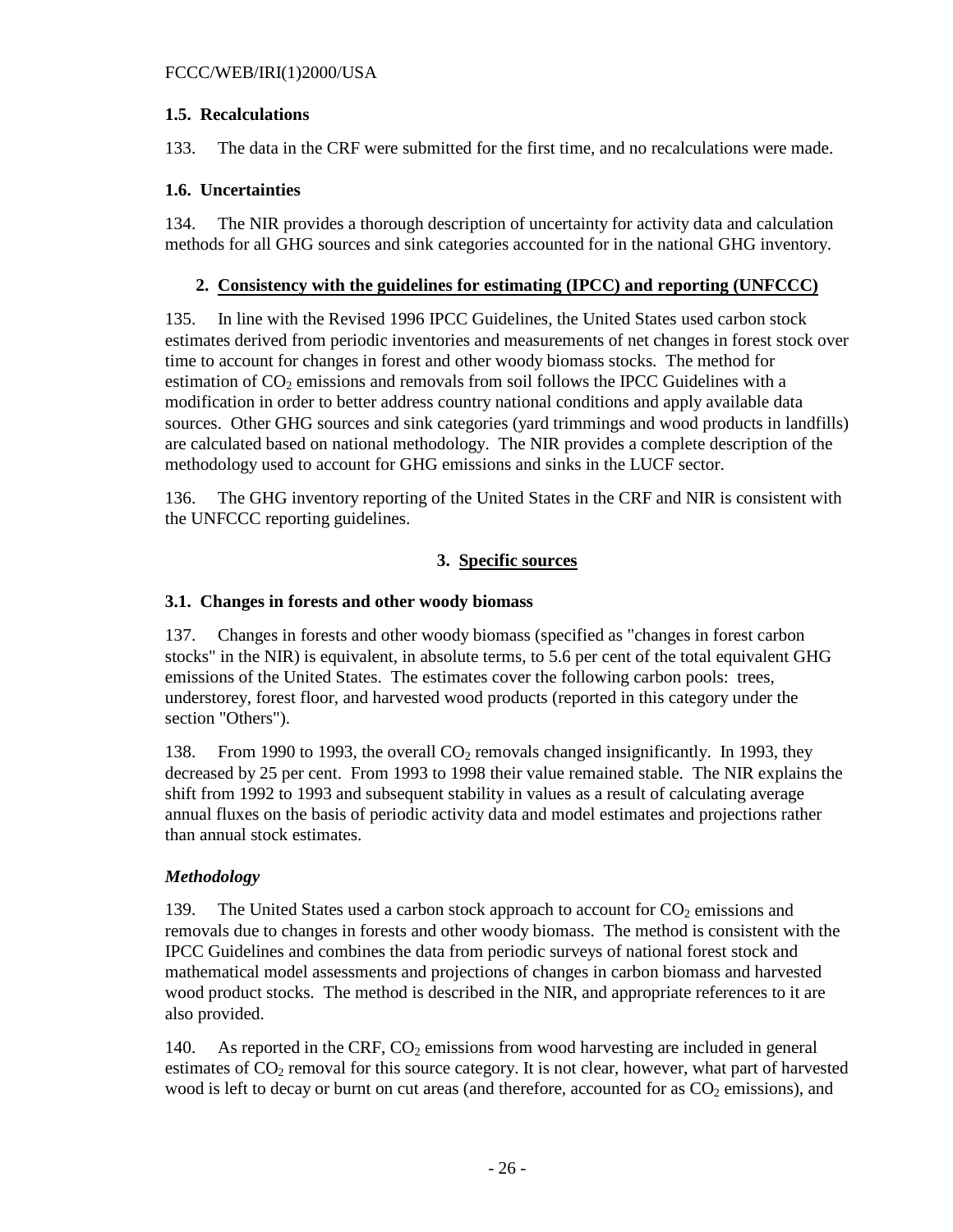what is sequestered in harvested wood products. The NIR also provides information on  $CO<sub>2</sub>$ emissions from burning of woody biomass within industrial and residential/commercial sectors, but it is not clear where these emissions are accounted for. The NIR does not provide information on emissions of non- $CO<sub>2</sub>$  gases associated to the burning of woody biomass.

# *Activity data*

141. The main source of activity data is the United States Forest Service. It provides information on timber volume data by tree species, size class and other categories, together with historical harvest data. These data form the background for subsequent calculations and projections.

# *Conversion and emission factors*

142. The United States used CS conversion factors to estimate amounts of carbon in aboveground and belowground biomass. The NIR includes appropriate references to studies. However, it is not clear from the NIR what emission and conversion factors were used to account for CO<sub>2</sub> sequestration in forest floor, understorey vegetation, and harvested wood products.

## *Response to previous reviews*

143. The draft synthesis and assessment report identified a net decrease in  $CO<sub>2</sub>$  removals of 25 per cent in 1993. The NIR provides a clear explanation of the shift (see section 3.1 above Changes in forests and other woody biomass).

# 3.2. CO<sub>2</sub> emissions and removals from soil

144. The  $CO<sub>2</sub>$  removals from soil, in absolute terms, is equivalent to 4.7 per cent of total equivalent GHG emissions of the United States. The NIR includes estimates of  $CO<sub>2</sub>$ sequestration in forest soils for the period from 1990 to 1998 and in organic and mineral soils for 1990 to 1992.  $CO<sub>2</sub>$  removals in organic and mineral soils for other years were not calculated due to the lack of data. The NIR also includes  $CO<sub>2</sub>$  emissions from liming for 1990 to 1998. However,  $CO<sub>2</sub>$  removals in organic and mineral soils and  $CO<sub>2</sub>$  emissions from liming are not included in the CRF in overall estimates for the LUCF sector.

145. From 1990 to 1993, the overall  $CO<sub>2</sub>$  removals changed insignificantly. In 1993, they decreased by 44 per cent. From 1993 to 1998 their value remained stable. The NIR provides a clear explanation of the shift (see section 3.1 above Changes in forests and other woody biomass).

# *Methodology*

146. The NIR does not provide a clear description of the methodology for estimating  $CO<sub>2</sub>$ sequestration in forest soils. The methodology for accounting for  $CO<sub>2</sub>$  removals in organic and mineral soils follows the 1996 Revised IPCC Guidelines with a modification in order to address country national conditions and apply available data sources better. It is described in the NIR.

147. Additional assumptions were made when difficulties occurred in obtaining specific data on total amounts of crushed limestone and dolomite input to soils. If the exact figures were not available for specific years, interpolation and extrapolation methods were used to obtain amounts of lime applied. These methods for data collection are consistent with the IPCC Good Practice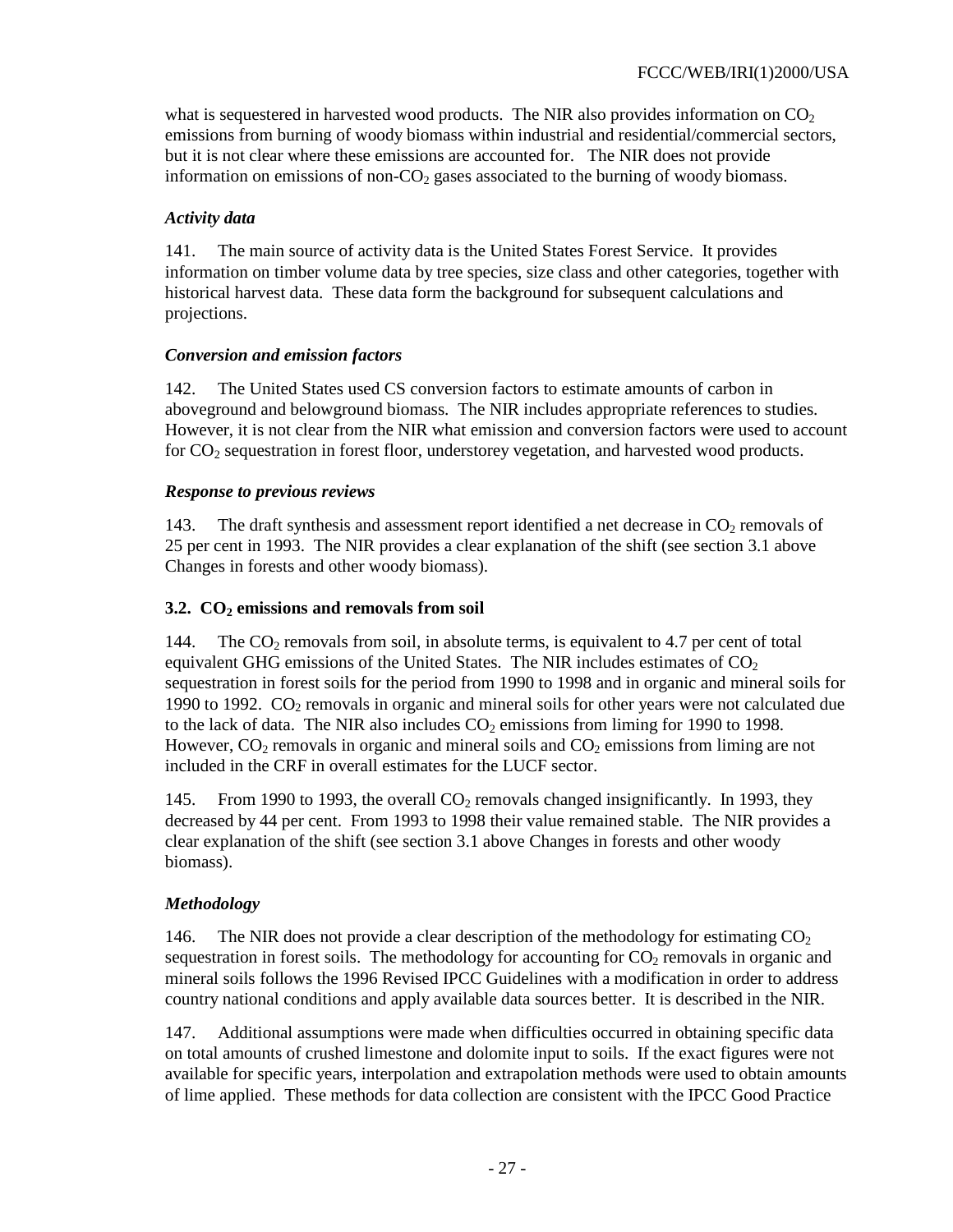Guidance elaborated for other sectors.

### *Activity data*

148. The United States' databases on climate, soil types, land use and management prctices provide activity data for estimates of carbon stock in organic and mineral soils. These databases will be reconsidered once the 1997 National Resources Inventory is finalized. Annual applications of limestone and dolomite were taken from the United States Geological Survey's Mineral Resources Program, Crushed Stone Reports and Mineral Industry Surveys.

### *Conversion and emission factors*

149. IPCC default carbon stock and adjustment factors were used in the calculations.

### **3.3. Other greenhouse gas source and sink categories**

150. This category in the CRF corresponds to changes in non-forest carbon stocks in landfills in the NIR. Non-forest carbon stocks in landfills, in absolute terms, is equivalent to 1.2 per cent of total equivalent United States' GHG emissions. These cover  $CO<sub>2</sub>$  sequestration in yard trimmings and wood products in landfills. From 1990 to 1998, the overall  $CO<sub>2</sub>$  removals in this sink category decreased by 10.7 per cent.

## *Methodology*

151. The United States used CS methods to account for CO<sub>2</sub> removals in yard trimmings. The NIR provides a detailed description. But it is not clear from the NIR what method was used to account for  $CO<sub>2</sub>$  removals from wood products in landfills.

## *Activity data*

152. The main source of activity data on yard trimmings is the EPA report Characterization of Municipal Solid Waste in the United States: 1998 Update. The data source for wood products in landfills is not clarified in the NIR.

## *Conversion and emission factors*

153. The United States used CS carbon storage factors which were derived by the EPA. The NIR includes references to the appropriate EPA publications.

## **4. Areas for further improvement**

## **4.1. Ongoing work by Party**

154. The NIR identifies non-forest organic and mineral soils as currently lacking a category of CO2 emissions and removals to be reported under the LUCF sector. The United States Forest Service has developed a model for estimating  $CO<sub>2</sub>$  emissions from forest soils. A similar model is currently being developed for non-forest soils. A new methodology has been implemented in order to estimate  $CO<sub>2</sub>$  fluxes from non-forest soils in the 1990 to 1992 period, but more recent data from the 1997 National Resources Inventory would enable accounting for  $CO<sub>2</sub>$  emissions and removals from non-forest soils in 1993 to 1998.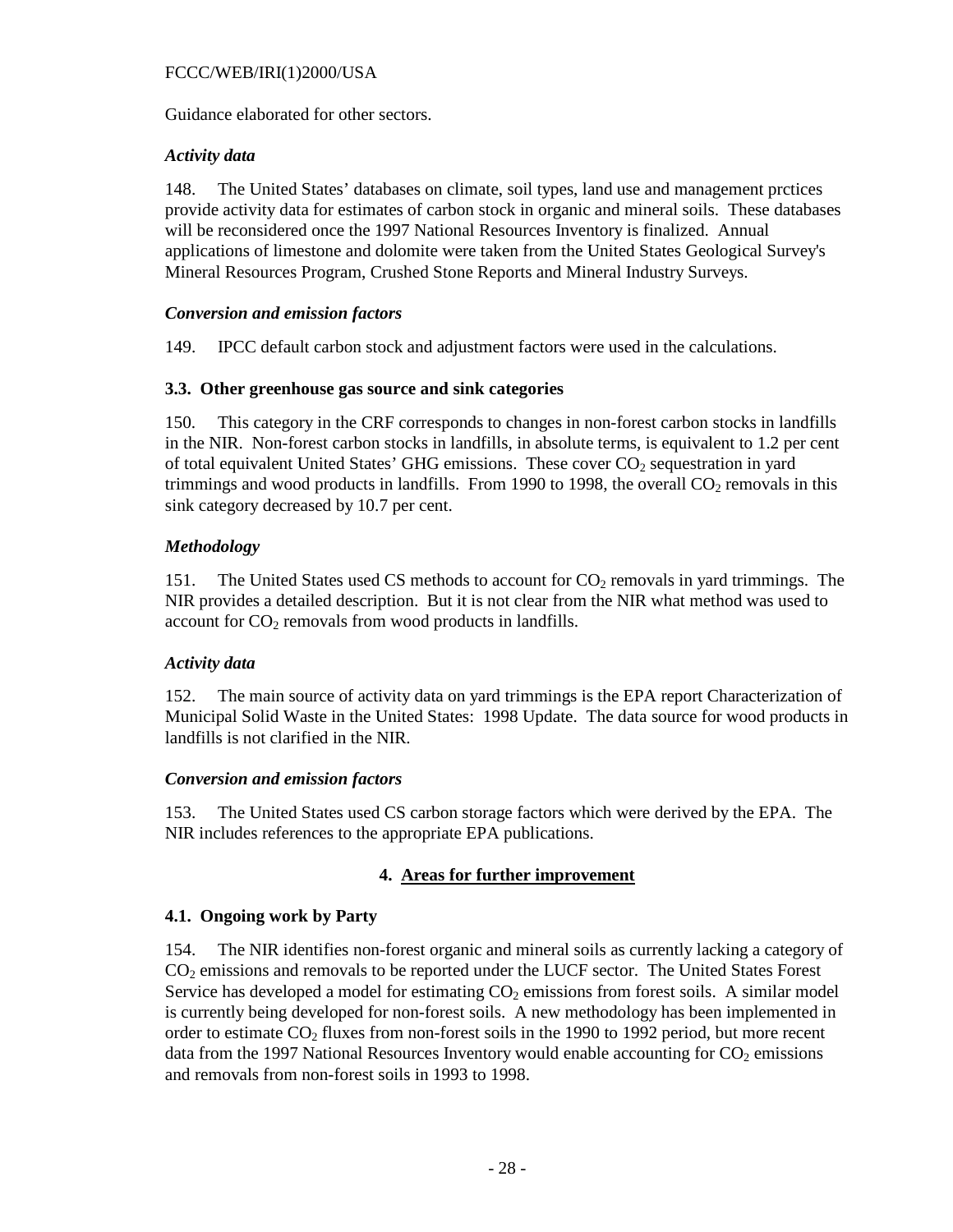### **4.2. Issue identified by the desk review team**

155. The United States is encouraged to include in the NIR a description of the methodology used for estimating CO<sub>2</sub> sequestration in forest soils and wood products in landfills. This will allow more complete reporting on GHG emissions and removals in the LUCF sector.

156. The United States is encouraged to provide more explanation in relation to emission factors used to account for  $CO_2$  removals in the forest floor, understorey vegetation, and harvested wood products. This will allow for more complete and transparent reporting on GHG emissions and removals in the LUCF sector. The United States is now developing more transparent documentation on the methodologies for estimating CO<sub>2</sub> fluxes from forest soils and wood products in landfills

157. It is recommended that the United States include accounting for GHG emissions and removals from abandonment of managed lands, and non-forest organic and mineral soils. This will allow for more accurate and complete estimates of overall GHG emissions and removals in the LUCF sector.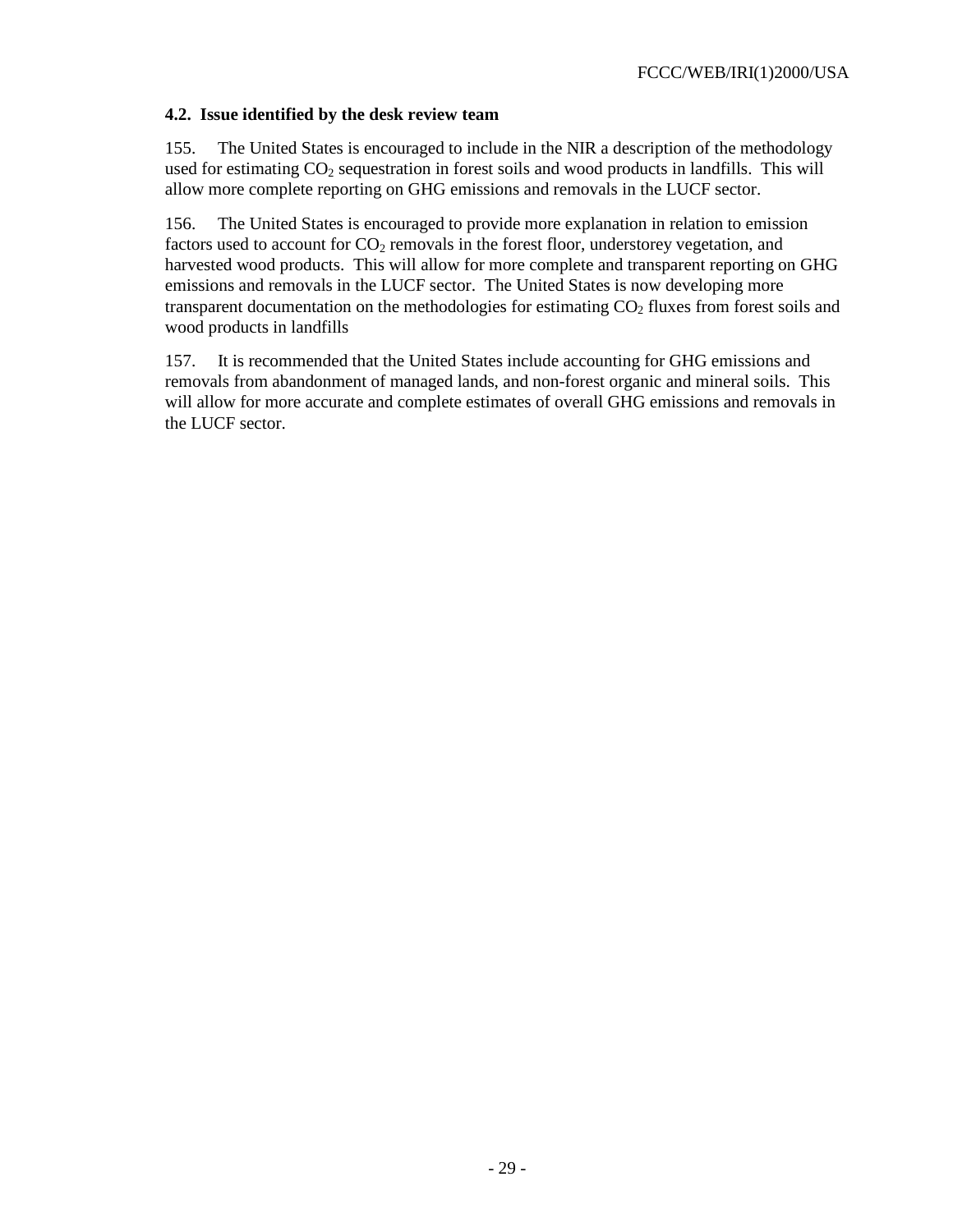## **F. WASTE**

## **1. General overview**

158. The NIR, including the CRF tables, is very comprehensive and informative, and largely fulfils the UNFCCC reporting requirements.

159. The emissions from solid waste disposal on land are calculated with a CS model, which does not correspond directly to either the default method or the first order decay method given in the IPCC Guidelines. The guidelines do, however, encourage Parties to use more sophisticated methods which incorporate CS data, if available. The method used by the United States clearly fulfils this criterion. Documentation of the model and parameters used should, however, have been provided in more detail. The emissions from wastewater treatment and human sewage are estimated using IPCC default methods (slightly modified) and the emissions from waste incineration by a CS method compatible with the IPCC Guidelines.

160. Estimates for industrial CH<sub>4</sub> emissions from wastewater treatment were not provided due to insufficient data available. However, the United States has now developed an estimate for CH4 emissions from industrial wastewater consistent with IPCC Good Practice Guidance, and this estimate has been reported in subsequent inventory submissions.  $N<sub>2</sub>O$  emissions from wastewater treatment were also not provided for the same reason, but it should be noted that the IPCC Guidelines do not provide a method for this. The failure to provide estimates for the sources and the reasons for it are described in both the NIR and the CRF tables (table 9 on completeness). The United States explained in its response, that the human sewage component of N2O emissions from wastewater treatment was reported and is believed to be one of the most significant sources of  $N_2O$  from wastewater.

161. The United States inventory also included estimates of carbon stored in landfills due to disposal of yard trimming waste. These estimates are reported in the land-use change and forestry sector. The consideration of carbon stored in landfills is a deviation from the IPCC method, although it is justified by research results documented in scientific literature. The methodology and parameters used in the calculation should, however, be provided. The reason for the inclusion of the carbon sink caused by solid waste disposal of yard trimming waste in the United States inventory is "to comport with IPCC inventory reporting guidance regarding the tracking of carbon flows". The significance of these estimates is very small (less than 0.5 per cent of total emissions in the United States). The inclusion in the inventory of the carbon sink caused by yard trimming waste raises the question as to whether carbon storage in landfills should also include other types of waste of biogenic origin.

162. The in-depth review of the second national communication of the United States had no specific comments on the emission estimates of the waste sector.

# **2. Key sources**

163. According to the key level assessment carried out by the secretariat, one key source in the waste sector in the United States inventory, namely methane emissions from solid waste disposal on land (SWDS), was identified.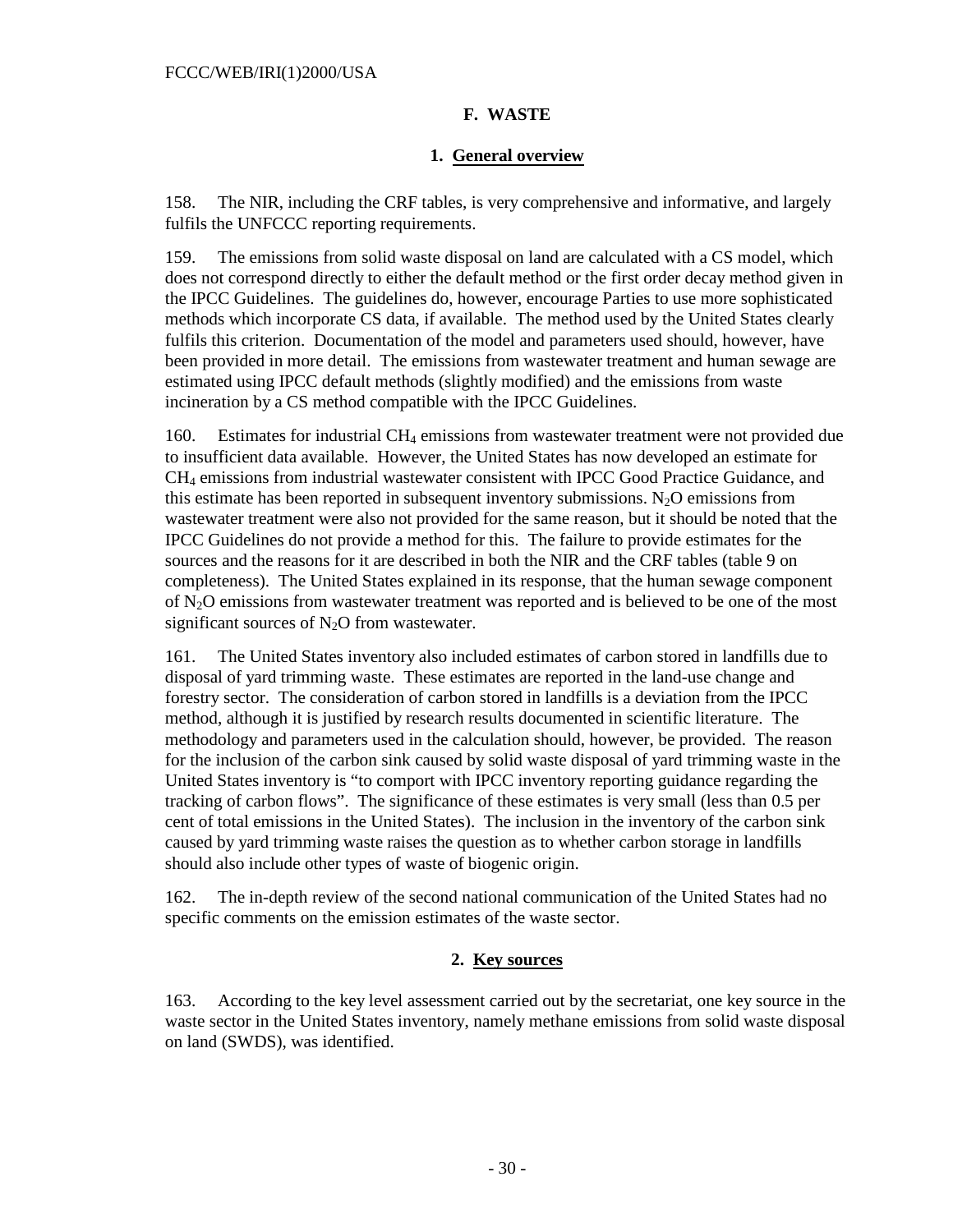# 2.1. CH<sub>4</sub> emissions from SWDS

# *Trend in emissions*

164. CH4 emissions from SWDS in the United States have been estimated as having been fairly constant during 1990 to 1998. The reported emissions were  $10,171$  Gg CH<sub>4</sub> in 1990, increased somewhat during 1991 to 1995 (10,151  $Gg - 10,566 Gg$ ), and decreased during 1996 to 1998 (10,267 Gg CH4 in 1998). Although the total emissions were somewhat (less than 1 per cent) higher in 1998 than in 1990, the per capita emissions have decreased by approximately 6 per cent during the same period.

165. The emissions per capita are fairly high compared to those of other Parties (the second highest per capita emissions of all reporting Annex I parties). This can probably be attributed to a high waste generation rate and to the fact that a relatively large fraction (61 per cent in 1998) of the generated waste is disposed of at solid waste disposal sites (SWDS). The amount of municipal solid waste (MSW) generated in the United States was, according to the NIR, more than

4 times higher in 1998 than in 1990. The percentage of the MSW taken to the SWDS has, however, decreased from 77 per cent in 1990 to 61 per cent in 1998. Landfill gas recovery has increased from 2,159 Gg CH<sub>4</sub> in 1990 (approximately 20 per cent of the CH<sub>4</sub> emissions) to  $4,632$  Gg CH<sub>4</sub> in 1998 (approximately 30 per cent of the CH<sub>4</sub> emissions).

# *Activity data*

166. The activity data on landfills is based on the EPA's national survey on landfills (municipal) and BioCycle 1999 (Glenn (1999) in the reference list of the NIR). Industrial landfills are included in the inventory and the  $CH<sub>4</sub>$  emissions have been estimated to be 7 per cent of the total CH4 emitted from MSW landfills. The reasoning behind this figure is not explained, although a reference is provided (EPA 1993). As the reference is not a part of the inventory submission, a short explanation as to how this figure was derived would increase the transparency. In its response the United States explained that the United States will provide more transparent documentation of its emission estimates from industrial landfills, closed landfills, and overall landfill model calculations.

167. Landfill gas recovery is based on information provided by vendors for 235 flares. This is believed to underestimate the amount of recovery as, according to the EPA, approximately 700 flares may be closer to the real value.

168. The comparison with the data in the CRF for the year 1998 and the NIR showed some disparities. The amount of annual MSW at the SWDS in the CRF was erroneously given in Tg when requested in Gg (noted in the S&A by the secretariat and confirmed by the United States). The amount given in the CRF corresponded to the MSW generation figure, not the MSW landfilled figure. The activity data from industrial landfills cannot be traced from the figures in either the CRF or the NIR.

# *Method and emission factors*

169. The CH4 emissions from SWDS in the United States have been estimated based on a CS model. The principles of the model are described in some detail in the inventory report, but no calculation sheets, disaggregated emission factors or other equivalent information are provided.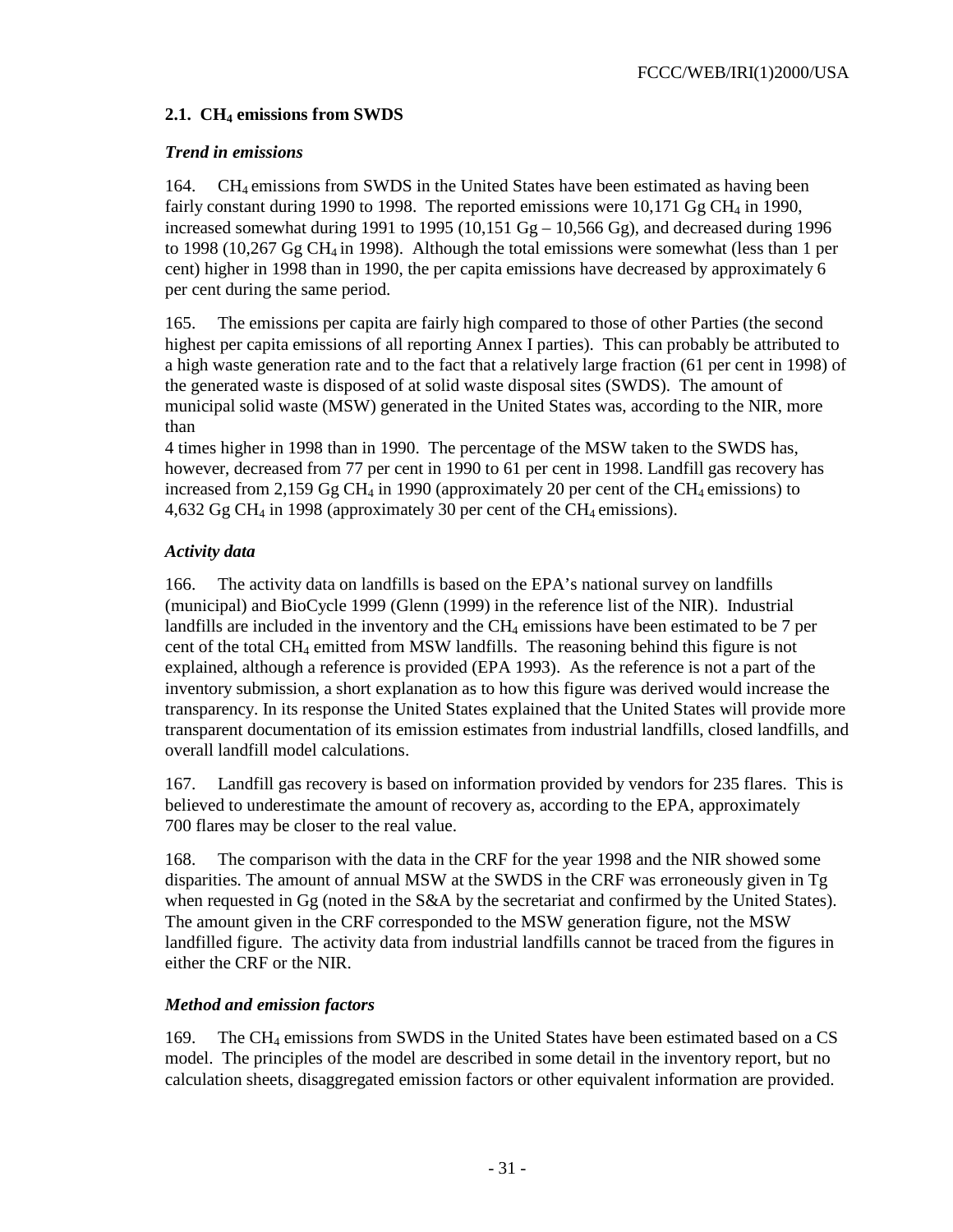The transparency of the model description should be improved. The model is based on a characterization of SWDS and measured data on emissions for the different types. The measurements (such as the methods used, the numbers or measurements and their reliability) are not described, neither are the emission factors for the different types of landfills given. It is also unclear whether or not emissions from closed/unused landfills are included in the inventory.

170. In the CRF tables, the United States had reported the activity data in Tg instead of Gg. In addition, the amount in the CRF corresponds to MSW generated not landfilled. These mistakes caused an error in the implied emission factor in the table (30.19 t/t when the correct value would be around  $0.05 t/t$ ). The corrected value is in good agreement with the range of emission factors reported by other Parties. The comparison of the emission factors may, however, be misleading as the choice of method used (IPCC default, FOD or other) has a great influence on the implied emission factors.

171. The value used for methane oxidation is given as 10 per cent of the value of methane generated minus the amount of landfill gas recovered. In appendix J, table J-2 of the NIR, the given values for avoided emission by oxidation correspond approximately to 9.2 – 9.4 per cent of the values given for methane generated minus landfill gas used for energy or flared.

### *Ways of improving the inventory*

172. A change from the current CS method to the FOD method given in the IPCC Guidelines could be considered. The activity data needed for the model could be estimated in a way similar to that in which the amount of carbon in landfills has been estimated in the current model. The change would increase the transparency and comparability of the reporting. If the national method is preferred, the documentation and justification for its use should be improved (for details, see above). However, the United States believes, in its response, indicates that its country-specific method for estimating CH4 emissions from landfills provides more accurate results than the first-order decay method, given the difficulty and uncertainty in developing accurate rate constants.

#### **3. Other sources**

## **3.1. Waste-water treatment**

173. The CH4 emissions from domestic waste-water treatment have increased by almost 9 per cent during the period 1990 to 1998 (150 Gg to 163 Gg). The emissions from this source category are estimated using the IPCC default method. The parameters used in the estimation are provided and referenced. The part of waste-water which is digested anaerobically is estimated to be 15 per cent. In the CRF tables this is erroneously reported in additional information as the percentage for treated wastewater. In its response, the United States explained that the percent treated anaerobically was placed in the incorrect location in the CRF submission

174. The "missing" estimates (CH<sub>4</sub> and N<sub>2</sub>O from industrial wastewater) are discussed above in the general section.

#### **3.2. N2O emissions from sewage**

175. The N<sub>2</sub>O emissions from human sewage showed an increase from 23 Gg N<sub>2</sub>O in 1990 to  $25 \text{ Gg N}_2\text{O}$  in 1998 (almost 9 per cent). The emissions from this source category are estimated using the IPCC default method, but in a slightly modified way. In the amount of nitrogen